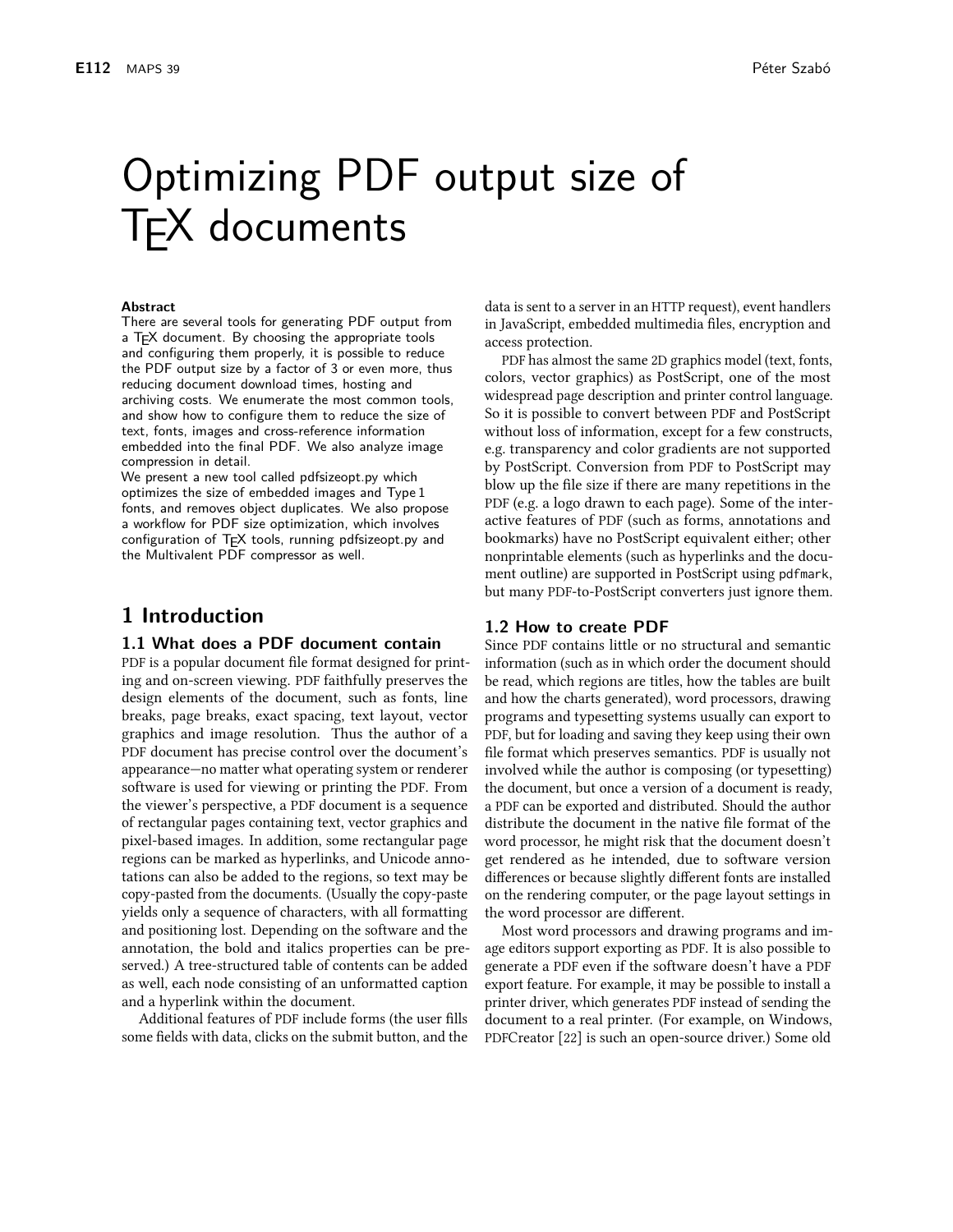programs can emit PostScript, but not PDF. The ps2pdf [28] tool (part of Ghostscript) can be used to convert the PostScript to PDF.

There are several options for PDF generation from T<sub>E</sub>X documents, including pdfT<sub>E</sub>X, dvipdfmx and dvips  $+$ ps2pdf. Depending on how the document uses hyperlinks and PostScript programming in graphics, some of these would not work. See the details in Subsection 2.1. See [13] for some more information about PDF and generating it with LIFX.

## 1.3 Motivation for making PDF files smaller

Our goal is to reduce the size of PDF files, focusing on those created from TFX documents. Having smaller PDF files reduces download times, web hosting costs and storage costs as well. Although there is no urgent need for reducing PDF storage costs for personal use (since hard drives in modern PCs are large enough), storage costs are significant for publishing houses, print shops, e-book stores and hosting services, libraries and archives [26]. Usually lots of copies and backups are made of PDF files originating from such places; saving 20% of the file size right after generating the PDF would save 20% of all future costs associated with the file.

Although e-book readers can store lots of documents (e.g. a 4 GB e-book reader can store 800 PDF books of 5 MB average reasonable file size), they get full quickly if we don't pay attention to optimized PDF generation. One can easily get a PDF file 5 times larger than reasonable by generating it with software which doesn't pay attention to size, or not setting the export settings properly. Upgrading or changing the generator software is not always feasible. A PDF recompressor becomes useful in these cases.

It is not our goal to propose or use alternative file formats, which support a more compact document representation or more aggressive compression than PDF. An example for such an approach is the Multivalent compact PDF file format [25], see Section 5 for more details. There is no technical reason against using a compact format for storage, and converting it on the fly to regular PDF before processing if needed. The disadvantage of a nonstandard compact format is that most PDF viewers and tools don't support it by default, so the user has to install and run the conversion tool, which some users can't or won't do just for viewing a PDF. When archiving compact PDF files for a long term, we have to make sure that we'll have a working converter at restore time. With Multivalent, this is possible by archiving the .jar file containing the code of the converter. But this may not suit all needs, because Multivalent is not open source, there are no alternative implementations, and there is no detailed open specification for its compact PDF file format.

A pixel-based (fixed resolution) alternative of PDF is DjVu (see Section 5).

It is possible to save space in a PDF by removing nonprinted information such as hyperlinks, document outline elements, forms, text-to-Unicode mapping or user annotations. Removing these does not affect the output when the PDF is printed, but it degrades the user experience when the PDF is viewed on a computer, and it may also degrade navigation and searchability. Another option is to remove embedded fonts. In such a case, the PDF viewer will pick a font with similar metrics if the font is not installed on the viewer machine. Please note that unembedding the font doesn't change the horizontal distance between glyphs, so the page layout will remain the same, but maybe glyphs will look funny or hard-to-read. Yet another option to save space is to reduce the resolution of the embedded images. We will not use any of the techniques mentioned in this paragraph, because our goal is to reduce redundancy and make the byte representation more effective, while preserving visual and semantic information in the document.

## 1.4 PDF file structure

It is possible to save space in the PDF by serializing the same information more effectively and/or using better compression. This section gives a high-level introduction to the data structures and their serialization in the PDF file, focusing on size optimization. For a full description of the PDF file format, see [3].

PDF supports integer, real number, boolean, null, string and name as simple data types. A string is a sequence of 8-bit bytes. A name is also a sequence of 8-bit bytes, usually a concatenation of a few English words in Camel-Case, often used as a dictionary key (e.g. /MediaBox) or an enumeration value (e.g. /DeviceGray). Composite data types are the list and the dictionary. A dictionary is an unordered sequence of key-value pairs, where keys must be names. Values in dictionaries and list items can be primitive or composite. There is a simple serialization of values to 8-bit strings, compatible with PostScript LanguageLevel 2. For example,

<</Integer 5 /Real -6.7 /Null null /StringInHex <Face> /String ((C)2009\\)) /Boolean true /Name /Foo /List [3 4 5]>>

defines a dictionary with values of various types. All data types are immutable.

It is possible to define a value for future use by defining an object. For example, 12 0 obj [/PDF /Text] endobj defines object number 12 to be an array of two items (/PDF and /Text). The number 0 in the definition is the so-called generation number, signifying that the object has not been modified since the PDF was generated. PDF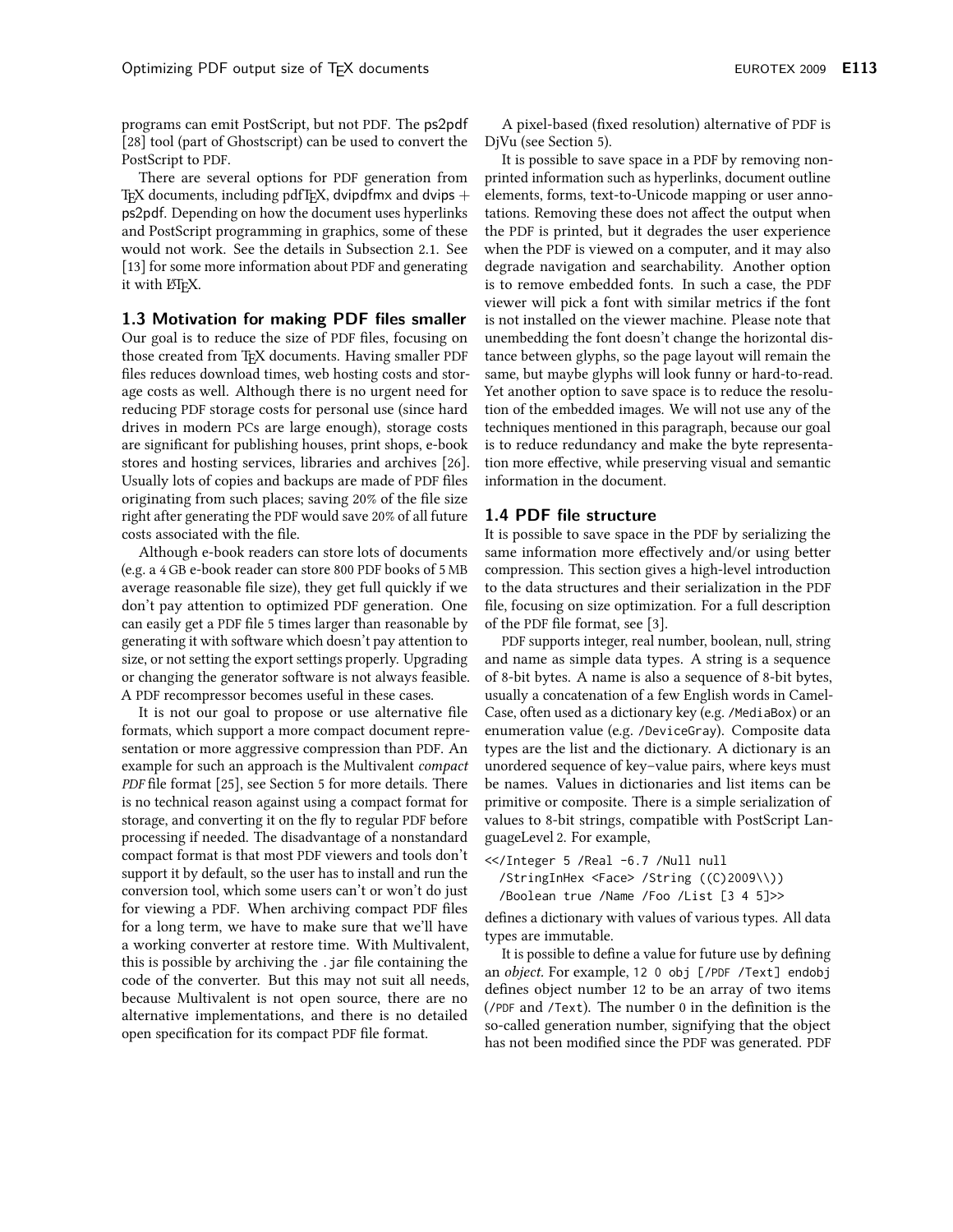different generation numbers, the one with the highest number being the most recent. Since most of the tools just create a new PDF instead of updating parts of an existing one, we can assume for simplicity that the generation number is always zero. Once an object is defined it is possible to refer to it (e.g. 12 0 R) instead of typing its value. It is possible to define self-referential lists and dictionaries using object definitions. The PDF specification requires that some PDF structure elements (such as the /FontDescriptor value) be an indirect reference, i.e. defined as an object. Such elements cannot be inlined into other object, but they must be referred to.

A PDF file contains a header, a list of objects, a trailer dictionary, cross-reference information (offsets of object definitions, sorted by object number), and the end-of-file marker. The header contains the PDF version (PDF-1.7) being the latest). All of the file elements above except for the PDF version, the list of objects and the trailer are redundant, and can be regenerated if lost. The parsing of the PDF starts at the trailer dictionary. Its /Root value refers to the catalog dictionary object, whose /Pages value refers to a dictionary object containing the list of pages. The interpretation of each object depends on the reference path which leads to that object from the trailer. In addition, dictionary objects may have the /Type and/or /Subtype value indicating the interpretation. For example, <</Subtype/Image ... >> defines a pixel-based image.

In addition to the data types above, PDF supports streams as well. A *stream* object is a dictionary augmented by the stream data, which is a byte sequence. The syntax is X Y obj << dict-items >> stream stream-data endstream endobj. The stream data can be compressed or otherwise encoded (such as in hex). The /Filter and /DecodeParms values in the dictionary specify how to uncompress/decode the stream data. It is possible to specify multiple such filters, e.g. /Filter [/ASCIIHexDecode /FlateDecode] says that the bytes after stream should be decoded as a hex string, and then uncompressed using PDF's ZIP implementation. (Please note that the use of /ASCIIHexDecode is just a waste of space unless one wants to create an ASCII PDF file.) The three most common uses for streams are: image pixel data, embedded font files and content streams. A content stream contains the instructions to draw the contents of the page. The stream data is ASCII, with a syntax similar to PostScript, but with different operators. For example, BT/F 20 Tf 1 0 0 1 8 9 Tm(Hello world) Tj ET draws the text "Hello World" with the font /F at size 20 units, shifted up by 8 units, and shifted right by 9 units (according to the transformation matrix 1 0 0 1 8 9).

Péter Szabó

methods: ZIP (also called flate), LZW and RLE (run-length encoding). ZIP is almost always superior. In addition to those, PDF supports some image-specific compression methods as well: JPEG and JPEG2000 for true-color images and JBIG2 and G3 fax (also called CCITT fax) for bilevel (two-color) images. JPEG and JPEG2000 are lossy methods, they usually yield the same size at the same quality settings-but JPEG2000 is more flexible. JBIG2 is superior to G3 fax and ZIP for bilevel images. Any number of compression filters can be applied to a stream, but usually applying more than one yields a larger compressed stream size than just applying one. ZIP and LZW support predictors as well. A predictor is an easy-to-compute, invertible filter which is applied to the stream data before compression, to make the data more compressible. One possible predictor subtracts the previous data value from the current one, and sends the difference to the compressor. This helps reduce the file size if the difference between adjacent data values is mostly small, which is true for some images with a small number of colors.

There is cross-reference information near the end of the PDF file, which contains the start byte offset of all object definitions. Using this information it is possible to render parts of the file, without reading the whole file. The most common format for cross-reference information is the cross-reference table (starting with the keyword xref). Each item in the table consumes 20 bytes, and contains an object byte offset. The object number is encoded by the position of the item. For PDFs with several thousand objects, the space occupied by the cross-reference table is not negligible. PDF 1.5 introduces cross-reference streams, which store the cross-reference information in compact form in a stream. Such streams are usually compressed as well, using ZIP and a predictor. The benefit of the predictor is that adjacent offsets are close to each other, so their difference will contain lots of zeros, which can be compressed better.

Compression cannot be applied to the PDF file as a whole, only individual parts (such as stream data and cross-reference information) can be compressed. However, there can be lots of small object definitions in the file which are not streams. To compress those, PDF 1.5 introduces object streams. The data in an object stream contains a concatenation of any number of non-stream object definitions. Object streams can be compressed just as regular stream data. This makes it possible to squeeze repetitions spanning over multiple object definitions. Thus, with PDF 1.5, most of the PDF file can be stored in compressed streams. Only a few dozen header bytes and end-of-file markers and the stream dictionaries remain uncompressed.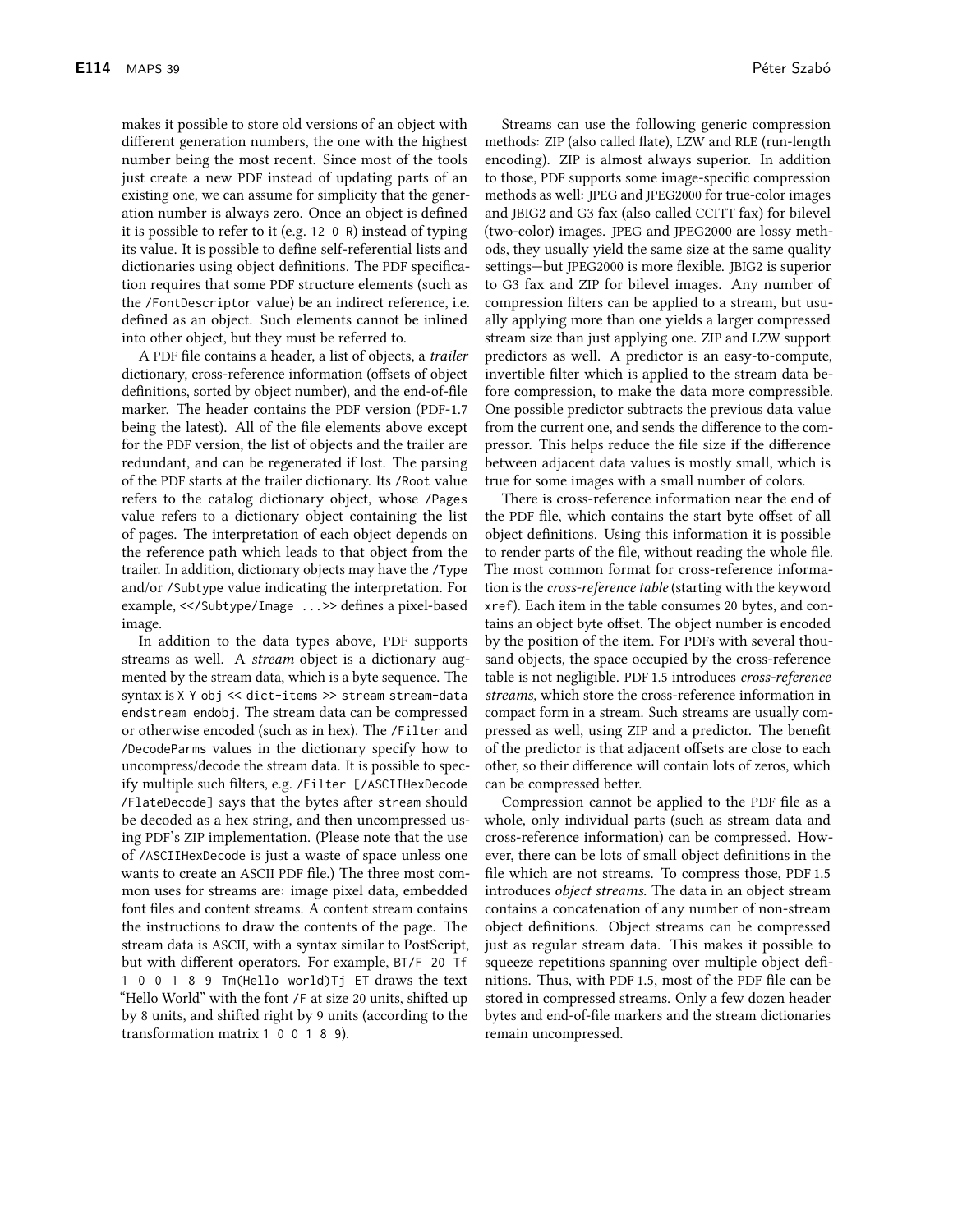Table 1: Output file sizes of PDF generation from The TEXbook, with various methods. The PDF was optimized with pdfsizeopt.py, then with Multivalent.

| method                         | <b>PDF</b> bytes   | optimized<br>PDF bytes |
|--------------------------------|--------------------|------------------------|
| pdfT <sub>F</sub> X<br>dvipdfm | 2283510<br>2269821 | 1806887<br>1787039     |
| dvipdfmx                       | 2007012            | 1800270                |
| dvips+ps2pdf                   | 3485081            | 3181869                |

# 2 Making PDF files smaller

## 2.1 How to prepare a small, optimizable PDF with T<sub>F</sub>X

When aiming for a small PDF, it is possible to get it by using the best tools with the proper settings to create the smallest possible PDF from the start. Another approach is to create a PDF without paying attention to the tools and their settings, and then optimize PDF with a PDF size optimizer tool. The approach we suggest in this paper is a mixture of the two: pay attention to the PDF generator tools and their fundamental settings, so generating a PDF which is small enough for temporary use and also easy to optimize further; and use an optimizer to create the final, even smaller PDF.

This section enumerates the most common tools which can generate the temporary PDF from a . tex source. As part of this, it explains how to enforce the proper compression and font settings, and how to prepare vector and pixel-based images so they don't become unnecessarily large.

Pick the best PDF generation method. Table 2 lists features of the 3 most common methods (also called *drivers*) which produce a PDF from a TFX document, and Table 1 compares the file size they produce when compiling The T<sub>F</sub>Xbook. There is no single best driver because of the different feature sets, but looking at how large the output of dvips is, the preliminary conclusion would be to use pdfT<sub>E</sub>X or dvipdfm $(x)$  except if advanced PostScript features are needed (such as for psfrag and pstricks).

We continue with presenting and analyzing the methods mentioned.

**dvips** This approach converts T<sub>E</sub>X source  $\rightarrow$  DVI  $\rightarrow$ PostScript  $\rightarrow$  PDF, using dvips [29] for creating the PostScript file, and ps2pdf [28] (part of Ghostscript) for creating the PDF file. Example command-lines for compiling doc. tex to doc.pdf:

\$ latex doc

- \$ dvips doc
- \$ ps2pdf14 -d{\PDF}SETTINGS=/prepress doc.ps

Table 2. Features supported by various PDF output methods.

| Feature             | pdfTEX           | divipdfm(x)      | dvips            |
|---------------------|------------------|------------------|------------------|
| hyperref            |                  |                  |                  |
| TikZ                |                  |                  |                  |
| beamer.cls          |                  |                  | $+$ <sup>u</sup> |
| include PDF         | $^{+}$           | $+^b$            | $\ddot{}$        |
| embed bitmap font   | $^{+}$           | $^{+}$           | $^{+}$           |
| embed Type 1 font   |                  |                  | $^{+}$           |
| embed TrueType font | $^+$             |                  |                  |
| include EPS         |                  | $^{+}$           | $^{+}$           |
| include JPEG        | $^{+}$           | $+^{x}$          |                  |
| include PNG         | $^{+}$           | $+^x$            |                  |
| include MetaPost    | $+$ <sup>m</sup> | $+$ <sup>m</sup> | $+^r$            |
| psfrag              | $-$ f            | $-f$             | $^{+}$           |
| pstricks            | f                |                  | $^{+}$           |
| pdfpages            |                  |                  |                  |
| line break in link  |                  |                  |                  |

b: bounding box detection with ebb or pts-graphics-helper  $f$ : see [21] for workarounds

 $m$ : convenient with \includegraphicsmps defined in ptsgraphics-helper

r: rename file to .eps manually

o: with \documentclass[dvipdfm]{beamer}

u: use dvips -t unknown doc.dvi to get the paper size right.

x: with \usepackage[dvipdfmx]{graphics} and shell escape running extractbb

- dvipdfmx The tool dvipdfmx [7] converts from DVI to PDF, producing a very small output file. dvipdfmx is part of T<sub>F</sub>X Live 2008, but since it's quite new, it may be missing from other T<sub>F</sub>X distributions. Its predecessor, dvipdfm has not been updated since March 2007. Notable new features in dvipdfmx are: support for non-latin scripts and fonts; emitting the Type 1 fonts in CFF (that's the main reason for the size difference in Table 2); parsing pdfT<sub>F</sub>X-style font . map files. Example command-lines:
	- \$ latex doc
	- \$ dvipdfmx doc
- pdfT<sub>F</sub>X The commands pdftex or pdflatex [41] generate PDF directly from the . tex source, without any intermediate files. An important advantage of pdfT<sub>F</sub>X over the other methods is that it integrates nicely with the editors TEXShop and TEXworks. The single-step approach ensures that there would be no glitches (e.g. images misaligned or not properly sized) because the tools are not integrated properly. Example command-line:
	- \$ pdflatex doc

The command latex doc is run for both dvips and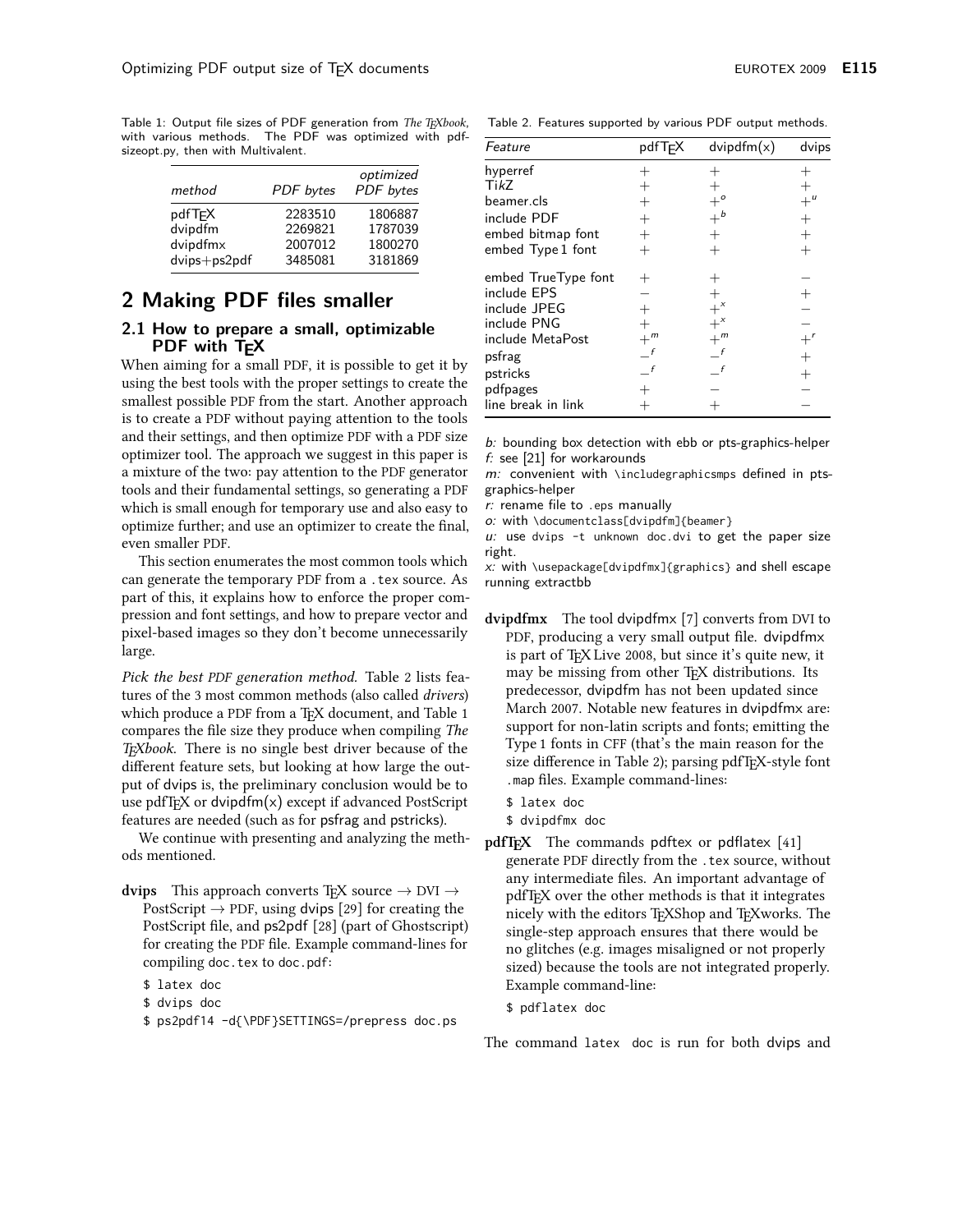$\frac{1}{2}$  dvipdfm(x). Since these two drivers expect a bit different \specials in the DVI file, the driver name has to be communicated to the TFX macros generating the \specials. For  $E/FX$ , dvips is the default. To get dvipdfm(x) right, pass dvipdfm (or dvipdfmx) as an option to \documentclass or to both \usepackage{graphicx} and \usepackage{hyperref}. The package pts-graphicshelper [34] sets up dvipdfm as default unless the document is compiled with pdflatex.

Unfortunately, some graphics packages (such as psfrag and pstricks) require a PostScript backend such as dvips, and pdfT<sub>F</sub>X or dvipdfmx don't provide that. See [21] for a list of workarounds. They rely on running dvips on the graphics, possibly converting its output to PDF, and then including those files in the main compilation. Most of the extra work can be avoided if graphics are created as external PDF files (without text replacements), TikZ [8] figures or MetaPost figures. TikZ and MetaPost support text captions typeset by TFX. Inkscape users can use textext [46] within Inkscape to make T<sub>F</sub>X typeset the captions.

The \includegraphics command of the standard graphicx LAT<sub>E</sub>X-package accepts a PDF as the image file. In this case, the first page of the specified PDF will be used as a rectangular image. With dvipdfm $(x)$ , one also needs a .bb (or .bbx) file containing the bounding box. This can be generated with the ebb tool (or the extractbb tool shipping with dvipdfm $(x)$ . Or, it is possible to use the pts-graphics-helper package [34], which can find the PDF bounding box directly (most of the time).

 $divipdfm(x)$  contains special support for embedding figures created by MetaPost. For pdfT<sub>F</sub>X, the graphicx package loads supp-pdf.tex, which can parse the output of MetaPost, and embed it to the document. Unfortunately, the graphicx package is not smart enough to recognize MetaPost output files (jobname.1, jobname.2 etc.) by extension. The pts-graphics-helper package overcomes this limitation by defining \includegraphicsmps, which can be used in place of \includegraphics for including figures created by MetaPost. The package works consistently with dvipdfm $(x)$  and pdfT<sub>F</sub>X.

With pdfTFX, it is possible to embed page regions from an external PDF file, using the pdfpages LATEX-package. Please note that due to a limitation in pdfT<sub>F</sub>X, hyperlinks and outlines (table of contents) in the embedded PDF will be lost.

Although dvipdfm $(x)$  supports PNG and JPEG image inclusion, calculating the bounding box may be cumbersome. It is recommended that all external images should be converted to PDF first. The recommended software for that conversion is sam2p [38, 39], which creates a small PDF (or EPS) quickly.

Considering all of the above, we recommend using pdfT<sub>F</sub>X for compiling T<sub>F</sub>X documents to PDF. If, for some reason, using pdfTFX is not feasible, we recommend dvipdfmx from TEX Live 2008 or later. If a 1% decrease in file size is worth the trouble of getting fonts right, we recommend dvipdfm. In all these cases, the final PDF should be optimized with pdfsizeopt.py (see later).

Get rid of complex graphics. Some computer algebra programs and vector modeling tools emit very large PDF (or similar vector graphics) files. This can be because they draw the graphics using too many little parts (e.g. they draw a sphere using several thousand triangles), or they draw too many parts which would be invisible anyway since other parts cover them. Converting or optimizing such PDF files usually doesn't help, because the optimizers are not smart enough to rearrange the drawing instructions, and then skip some of them. A good rule of thumb is that if a figure in an optimized PDF file is larger than the corresponding PNG file rendered in 600 DPI, then the figure is too complex. To reduce the file size, it is recommended to export the figure as a PNG (or JPEG) image from the program, and embed that bitmap image.

Downsample high-resolution images. For most printers it doesn't make a visible difference to print in a resolution higher than 600 DPI. Sometimes even the difference between 300 DPI and 600 DPI is negligible. So converting the embedded images down to 300 DPI may save significant space without too much quality degradation. Downsampling before the image is included is a bit of manual work for each image, but there are a lot of free software tools to do it (such as GIMP [10] and the convert tool of ImageMagick ). It is possible to downsample after the PDF has been created, for example with the commercial software PDF Enhancer [20] or Adobe Acrobat. ps2pdf (using Ghostscript's -dDEVICE=pdfwrite, and setdistillerparams to customize, see parameters in [28]) can read PDF files, and downsample images within as well, but it usually grows other parts of the file too much (15% increase in file size for *The T<sub>F</sub>Xbook*), and it may lose some information (it does keep hyperlinks and the document outline, though).

Crop large images. If only parts of a large image contain useful and relevant information, one can save space by cropping the image.

*Choose the FPEG quality.* When using JPEG (or JPEG2000) compression, there is a tradeoff between quality and file size. Most JPEG encoders based on libipeg accept an integer quality value between 1 and 100. For true color photos, a quality below 40 produces a severely degraded, hard-to-recognize image, with 75 we get some harmless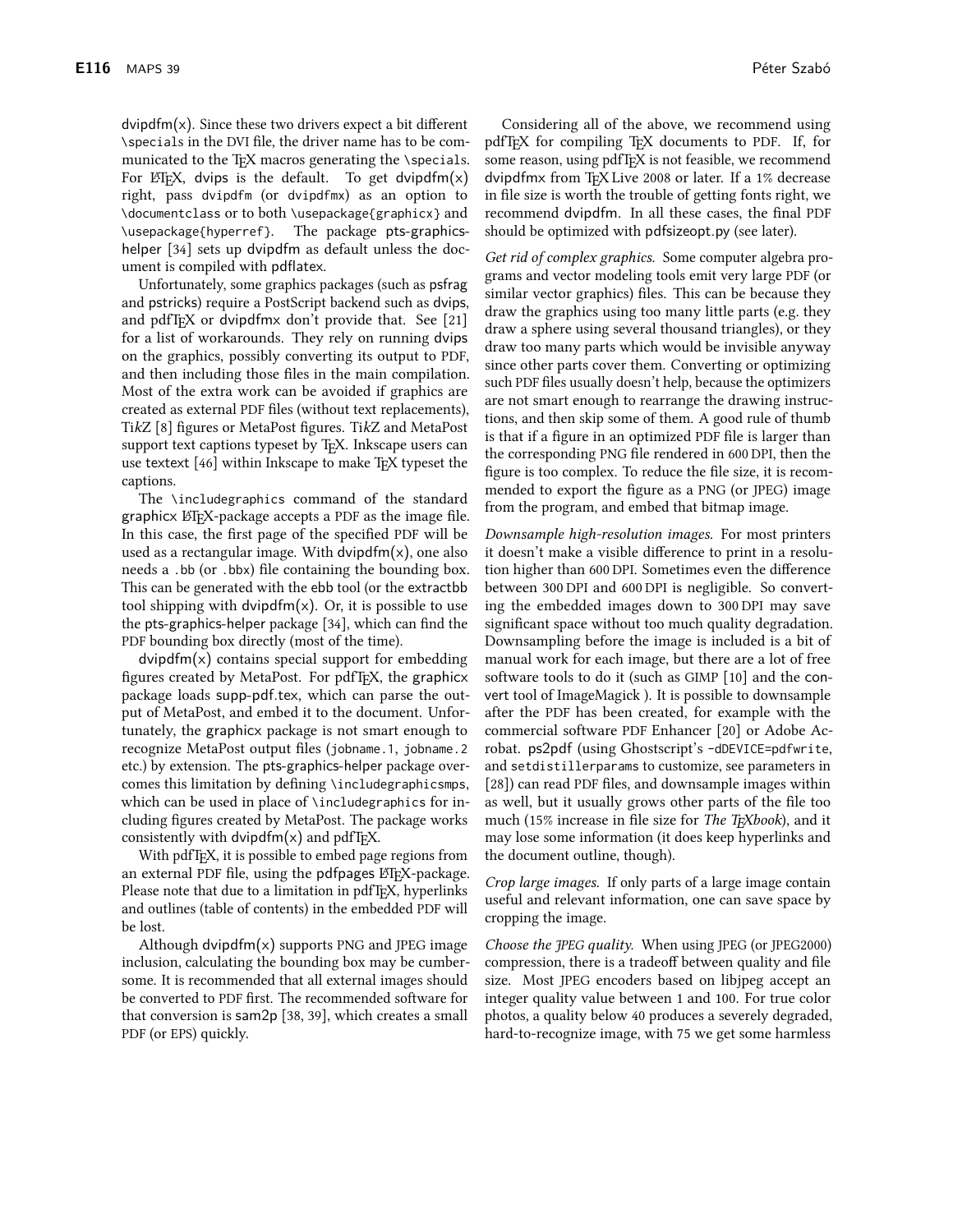glitches, and with 85 the degradation is hard to notice. If the document contains lots of large JPEG images, it is worth reencoding those with a lower quality setting to get a smaller PDF file. PDF Enhancer can reencode JPEG images in an existing PDF, but sometimes not all the images have to be reencoded. With GIMP it is possible to get a real-time preview of the quality degradation before saving, by moving the quality slider.

Please note that some cameras don't encode JPEG files effectively when saving to the memory card, and it is possible to save a lot of space by reencoding on the computer, even with high quality settings.

Optimize poorly exported images. Not all image processing programs pay attention to size of the image file they save or export. They might not use compression by default; or they compress with suboptimal settings; or (for EPS files) they try to save the file in some compatibility mode, encoding and compressing the data poorly; or they add lots of unneeded metadata. These poorly exported images make T<sub>E</sub>X and the drivers run slowly, and they waste disk space (both on the local machine and in the revision control repository). A good rule of thumb to detect a poorly exported image is to use sam2p to convert the exported image to JPEG and PNG (sam2p -c ijg:85 exported.img test.jpg; sam2p exported.img test.png), and if any of these files is a lot smaller than the exported image, then the image was exported poorly.

Converting the exported image with sam2p (to any of EPS, PDF, JPEG and PNG) is a fast and effective way to reduce the exported image size. Although sam2p, with its default settings, doesn't create the smallest possible file, it runs very quickly, and it creates an image file which is small enough to be embedded in the temporary PDF.

Embed vector fonts instead of bitmap fonts. Most fonts used with T<sub>F</sub>X nowadays are available in Type 1 vector format. (These fonts include the Computer Modern families, the Latin Modern families, the URW versions of the base 14 and some other Adobe fonts, the TEX Gyre families, the Vera families, the Palatino family, the corresponding math fonts, and some symbol and drawing fonts.) This is a significant shift from the original TFX (+ dvips) concept, which used bitmap fonts generated by MetaFont. While drivers still support embedding bitmap fonts to the PDF, this is not recommended, because bitmaps (at 600 DPI) are larger than their vector equivalent, they render more slowly and they look uglier in some PDF viewers.

If a font is missing from the font .map file, drivers tend to generate a bitmap font automatically, and embed that. To make sure this didn't happen, it is possible to detect the presence of bitmap fonts in a PDF by running grep -a

Table 3: Font .map files used by various drivers and their symlink targets (default first) in TEX Live 2008.

| Driver        | Font .map file                                                   |
|---------------|------------------------------------------------------------------|
| xdvi          | ps2pk.map                                                        |
| dvips         | psfonts.map $\rightarrow$                                        |
|               | $psfont \textsf{S}_t1.map \mid (psfont \textsf{S}_pk.map)$       |
| pdfTϝX        | pdftex.map $\rightarrow$                                         |
|               | pdftex_dl14.map   (pdftex_ndl14.map)                             |
| dvipd $fm(x)$ | dvipdfm.map $\rightarrow$                                        |
|               | $\frac{1}{2}$ dvipdfm_dl14.map $\frac{1}{2}$ (dvipdfm_ndl14.map) |

"/Subtype \*/Type3" doc.pdf. Here is how to instruct pdfT<sub>F</sub>X to use bitmap fonts only (for debugging purposes): pdflatex "\pdfmapfile\input" doc. The most common reason for the driver not finding a corresponding vector font is that the .map file is wrong or the wrong map file is used. With TFX Live, the updmap tool can be used to regenerate the .map files for the user, and the updmap-sys command regenerates the system-level .map files. Table 3 shows which driver reads which .map file. Copying over pdftex\_dl14.map to the current directory as the driverspecific. map file usually makes the driver find the font. Old T<sub>F</sub>X distributions had quite a lot of problems finding fonts, upgrading to TFX Live 2008 or newer is strongly recommended.

Some other popular fonts (such as the Microsoft web fonts) are available in TrueType, another vector format.  $divipdfm(x)$  and  $pdfTr[X]$  can embed TrueType fonts, but dvips cannot (it just dumps the .ttf file to the .ps file, rendering it unparsable).

OpenType fonts with advanced tables for script and feature selection and glyph substitution are supported by Unicode-aware T<sub>F</sub>X-derivatives such as XeT<sub>F</sub>X, and also by dvipdfmx.

Omit the base 14 fonts. The base 14 fonts are Times (in 4 styles, Helvetica (in 4 styles), Courier (in 4 styles), Symbol and Zapf Dingbats. To reduce the size of the PDF, it is possible to omit them from the PDF file, because PDF viewers tend to have them. However, omitting the base 14 fonts is deprecated since PDF 1.5. Adobe Reader 6.0 or newer, and other PDF viewers (such as xpdf and evince) don't contain those fonts either, but they can find them as system fonts. On Debian-based Linux systems, those fonts are in the gsfonts package.

In TFX Live, directives pdftexDownloadBase14 and dvipdfmDownloadBase14 etc. in the configuration file texmf-config/web2c/updmap.cfg specify whether to embed the base 14 fonts. After modifying this file (either the system-wide one or the one in \$HOME/. texlive2008) and running the updmap command, the following font map files would be created: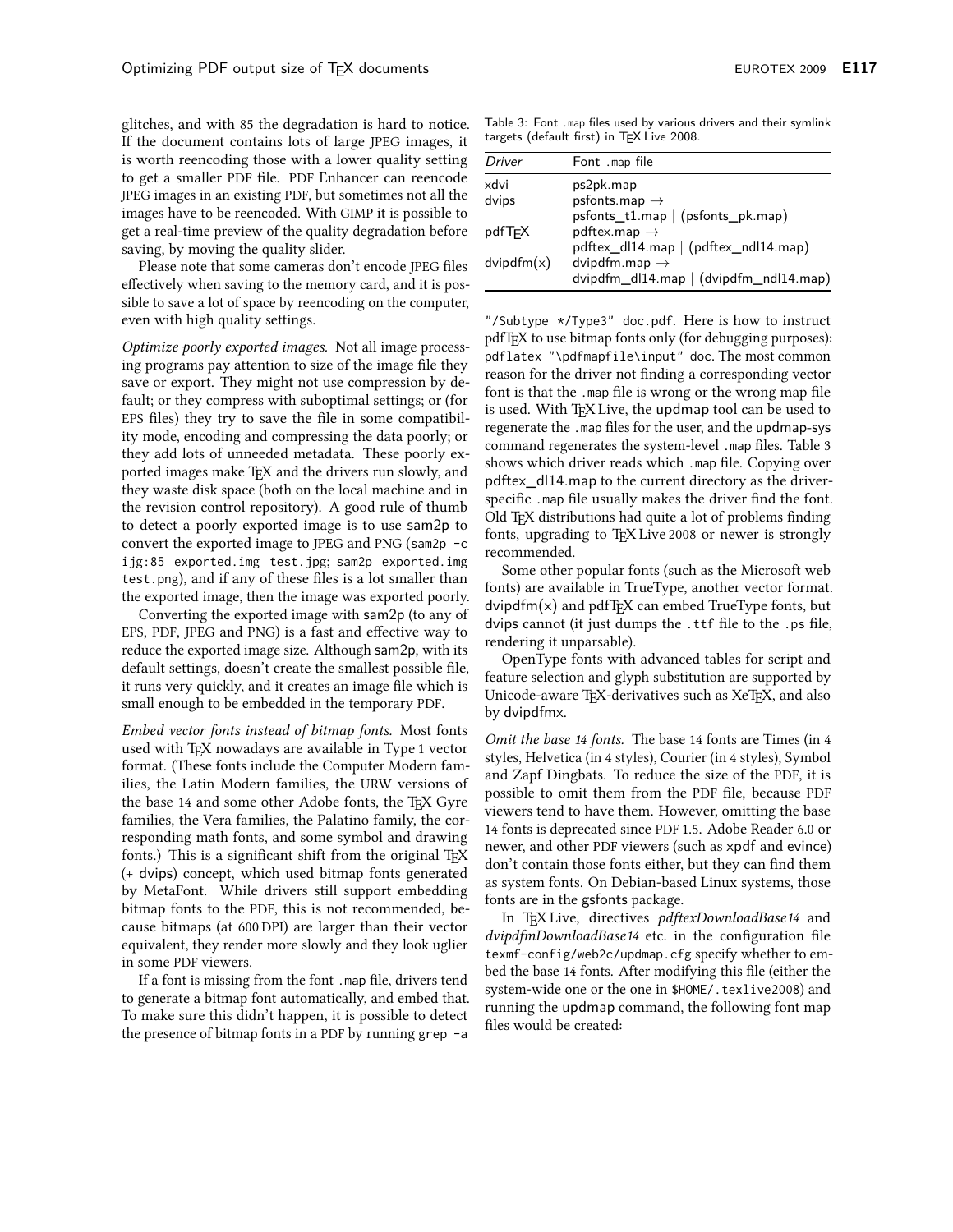**pdftex\_dl14.map** Font map file for pdfT<sub>F</sub>X with the base 14 fonts embedded. This is the default.

- pdftex\_ndl14.map Font map file for pdfT<sub>F</sub>X with the base 14 fonts omitted.
- **pdftex.map** Font map file used by pdfT<sub>F</sub>X by default. Identical to one of the two above, based on the pdftexDownloadBase14 setting.
- $\frac{1}{2}$  dvipdfm\_dl14.map Font map file for dvipdfm(x) with the base 14 fonts embedded. This is the default.
- dvipdfm\_ndl14.map Font map file for dvipdfm $(x)$ with the base 14 fonts omitted.
- $\frac{1}{2}$  dvipdfm.map Font map file used by dvipdfm(x) by default. Identical to one of the two above, based on the *dvipdfmDownloadBase14* setting.

It is possible to specify the base 14 embedding settings without modifying configuration files or generating .map files. Example command-line for pdfTFX (type it without line breaks):

```
pdflatex "\pdfmapfile{pdftex_ndl14.map}
\input" doc.tex
```
However, this will display a warning No flags specified for non-embedded font. To get rid of this, use

```
pdflatex "\pdfmapfile{=
pdftex_ndl14_extraflag.map}
\input" doc.tex
```
instead. Get the .map file from [34].

The .map file syntax for dvipdfm is different, but dvipdfmx can use a .map file of pdfTEX syntax, like this:

```
dvipdfmx -f pdftex_dl14.map doc.dvi
```
Please note that dvipdfm loads the .map files specified in dvipdfmx.cfg first, and the .map files loaded with the -f flag override entries loaded previously, from the configuration file. To have the base 14 fonts omitted, run (without a line break):

dvipdfmx -f pdftex\_ndl14.map -f dvipdfmx\_ndl14\_extra.map doc.tex

Again, you can get the last .map file from [34]. Without dvipdfmx\_ndl14\_extra.map, a bug in dvipdfm prevents it from writing a PDF file without the font-it would embed a rendered bitmap font instead.

Subset fonts. Font subsetting is the process when the driver selects and embeds only the glyphs of a font which are actually used in the document. Font subsetting is turned on by default for dvips, dvipdfm $(x)$  and pdfT<sub>F</sub>X when emitting glyphs produced by TFX.

## 2.2 Extra manual tweaks on **TEX-to-PDF** compilation

This sections shows a couple of methods to reduce the

size of the PDF created by a T<sub>E</sub>X compilation manually. It is not necessary to implement these methods if the temporary PDF gets optimized by  $pdfsizeopy.py + Multi$ valent, because this combination implements the methods discussed here.

Set the ZIP compression level to maximum. For pdfTFX, the assignment \pdfcompresslevel9 selects maximum PDF compression. With TFX Live 2008, this is the default. Here is how to specify it on the command-line (without line breaks):

```
pdflatex "\pdfcompresslevel9
```
\input" doc.tex

For dvipdfm(x), the command-line flag  $-z9$  can be used to maximize compression. This is also the default. PDF itself supports redundancy elimination in many different places (see in Subsection 2.3) in addition to setting the ZIP compression level.

There is no need to pay attention to this tweak, because Multivalent recompresses all ZIP streams with maximum effort.

Generate object streams and cross-reference streams. pdfT<sub>F</sub>X can generate object streams and cross-reference streams to save about 10% of the PDF file size, or even more if the file contains lots of hyperlinks. (The actual saving depends on the file structure.) Example commandline for enabling it (without line breaks):

pdflatex "\pdfminorversion5

\pdfobjcompresslevel3 \input" doc.tex

According to [27], if ZIP compression is used to compress the object streams, in some rare cases it is possible to save space by starting a new block within the ZIP stream just at the right points.

There is no need to pay attention to this tweak, because Multivalent generates object streams and cross-reference streams by default.

Encode Type 1 fonts as CFF. CFF [2] (Type 2 or /Subtype /Type1C) is an alternative, compact, highly compressible binary font format that can represent Type 1 font data without loss. By embedding vector fonts in CFF instead of Type 1, one can save significant portion of the PDF file, especially if the document is 10 pages or less (e.g. reducing the PDF file size from  $200 \text{ kB}$  to  $50 \text{ kB}$ ). dvipdfmx does this by default, but the other drivers (pdfTFX, dvipdfm, ps2pdf with dvips) don't support CFF embedding so far.

There is no need to pay attention to this tweak, because pdfsizeopt.py converts Type 1 fonts in the PDF to CFF.

Create graphics with font subsetting in mind. For glyphs coming from external sources such as the included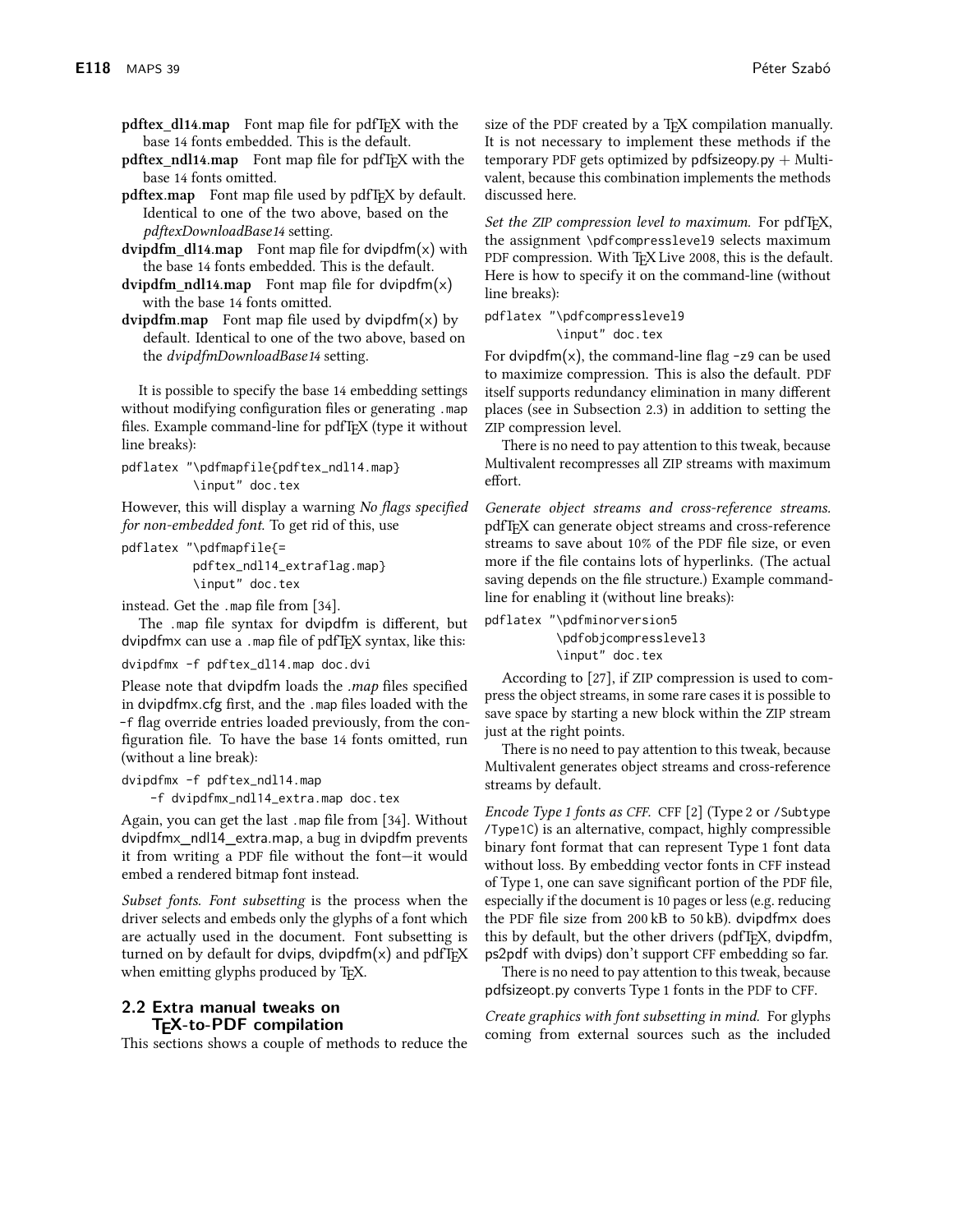PostScript and PDF graphics, the driver is usually not smart enough to recognize the fonts already embedded, and unify them with the fonts in the main document. Let's suppose that the document contains included graphics with text captions, each graphics source PostScript or PDF having the font subsets embedded. No matter whether dvips, dvipdfm $(x)$  or pdfT<sub>E</sub>X is the driver, it will not be smart enough to unify these subsets to a single font. Thus space would be wasted in the final PDF file containing multiple subsets of the same font, possibly storing duplicate versions of some glyphs.

It is possible to avoid this waste by using a graphics package implemented in pure T<sub>F</sub>X (such as TikZ) or using MetaPost (for which there is special support in dvips,  $\frac{1}{2}$  dvipdfm(x) and pdfT<sub>F</sub>X to avoid font and glyph duplication). The package psfrag doesn't suffer from this problem either if the EPS files don't contain any embedded fonts.

There is no need to pay attention to this tweak, because pdfsizeopt.py unifies font subsets.

Disable font subsetting before concatenation. If a PDF document is a concatenation of several smaller PDF files (such as in journal volumes and conference proceeding). and each PDF file contains its own, subsetted fonts, then it depends on the concatenator tool whether those subsets are unified or not. Most concatenator tools (pdftk, Multivalent, pdfpages, ps2pdf; see [32] for more) don't unify these font subsets.

However, if you use ps2pdf for PDF concatenation, you can get font subsetting and subset unification by *disabling* font subsetting when generating the small PDF files. In this case, Ghostscript (run by ps2pdf) will notice that the document contains the exact same font many times, and it will subset only one copy of the font.

There is no need to pay attention to this tweak, because pdfsizeopt.py unifies font subsets.

*Embed each graphics file once.* When the same graphics file (such as the company logo on presentation slides) is included multiple times, it depends on the driver whether the graphics data is duplicated in the final PDF. pdfTEX  $doesn't duplicate, dvipdfm(x) duplicates only MetaPost$ graphics, and dvips always duplicates.

There is no need to pay attention to this tweak, because both pdfsizeopt.py and Multivalent eliminate duplicates of identical objects.

## 2.3 How PDF optimizers save space

This subsection describes some methods PDF optimizers use to reduce the file size. We focus on ideas and methods relevant to TEX documents.

Use cross-reference streams compressed with the  $y$ *predictor.* Each offset entry in an (uncompressed) crossreference table consumes 20 bytes. It can be reduced by using compressed cross-reference streams, and enabling the *y*-predictor. As shown in column *xref* of Table 4, a reduction factor of 180 is possible if the PDF file contains many objects (e.g. more than  $10^5$  objects in *pdfref*, with less than 12000 bytes in the cross-reference stream).

The reason why the  $y$ -predictor can make a difference of a factor of 2 or even more is the following. The  $y$ predictor encodes each byte in a rectangular array of bytes by subtracting the original byte above the current byte from the current byte. So if each row of the rectangular array contains an object offset, and the offsets are increasing, then most of the bytes in the output of the  $y$ predictor would have a small absolute value, mostly zero. Thus the output of the  $y$ -predictor can be compressed better with ZIP than the original byte array.

Some tools such as Multivalent implement the  $y$ predictor with PNG predictor 12, but using TIFF predictor 2 avoids stuffing in the extra byte per each rowpdfsizeopt.py does that.

Use object streams. It is possible to save space in the PDF by concatenating small (non-stream) objects to an object stream, and compressing the stream as a whole. One can even sort objects by type first, so similar objects will be placed next to each other, and they will fit to the 32 kB long ZIP compression window.

Please note that both object streams and crossreference streams are PDF 1.5 features, and cross-reference streams must be also used when object streams are used.

Use better stream compression. In PDF any stream can be compressed with any compression filter (or a combination of filters). ZIP is the most effective general-purpose compression, which is recommended for compressing content streams, object streams, cross-reference streams and font data (such as CFF). For images, however, there are specialized filters (see later in this section).

Most PDF generators (such as dvipdfm(x) and pdfTFX) and optimization tools (such as Multivalent) use the zlib code for general-purpose ZIP compression. zlib lets the user specify the *effort* parameter between 0 (no compression) and 9 (slowest compression, smallest output) to balance compression speed versus compressed data size. There are, however alternative ZIP compressor implementations (such as the one in KZIP [30] and PNGOUT  $[31, 9]$ , which provide an even higher effort—but the author doesn't know of any PDF optimizers using those algorithms.

Recompress pixel-based images. PDF supports more than 6 compression methods (and any combination of them) and more than 6 predictors, so there are lots of possibilities to make images smaller. Here we focus on lossless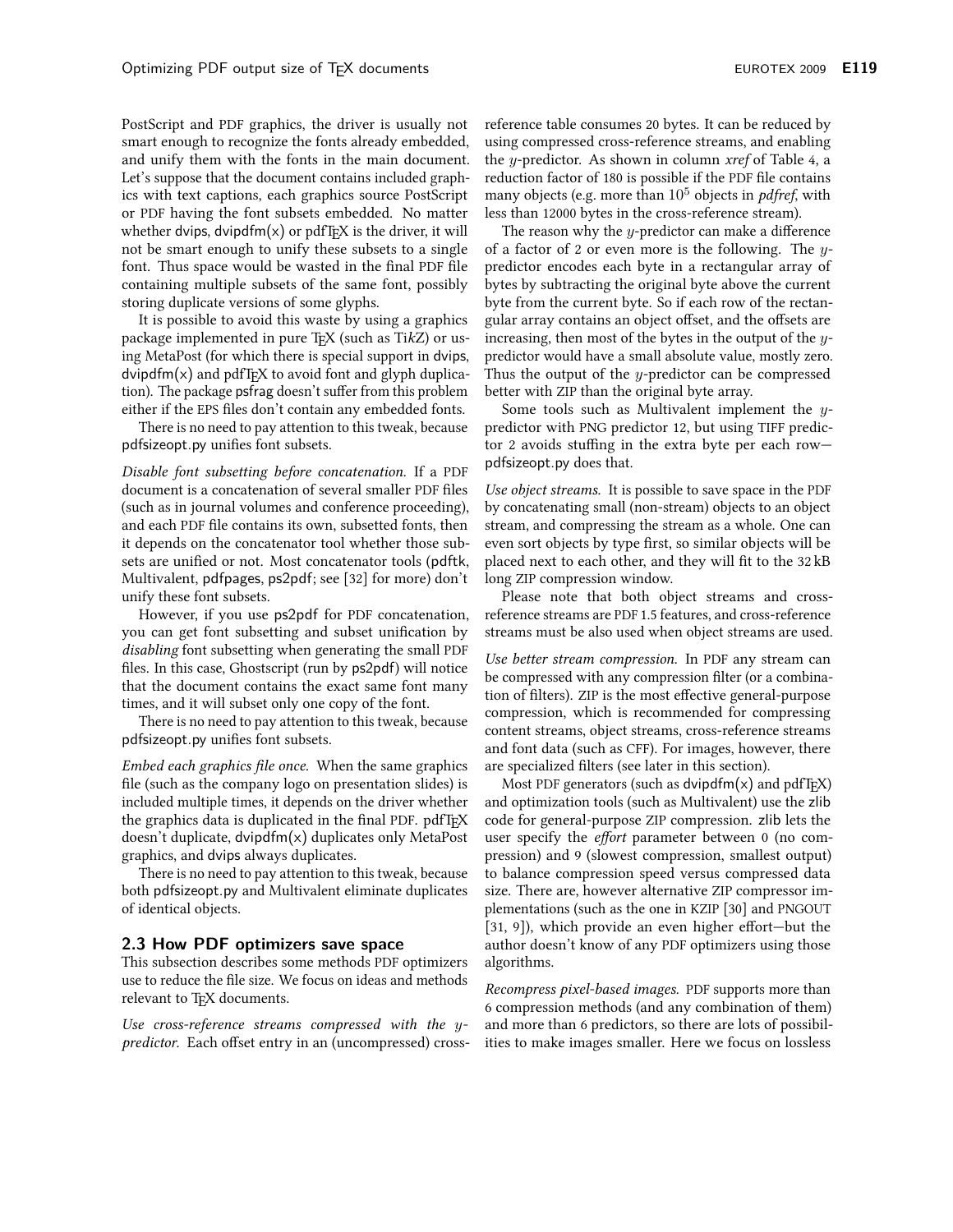compression (thus excluding JPEG and JPEG2000 used for compressing photos). An image is rectangular array of pixels. Each pixel is encoded as a vector of one or more components in the color space of the image. Typical color spaces are RGB (/DeviceRGB), grayscale (/Device⊳ Gray), CMYK (/DeviceCMYK), color spaces where colors are device-independent, and the palette (indexed) verfacilitates bytes with small absolute values in the uncomsions of those. Each color component of each pixel is pressed image data, so the Huffman coding in ZIP can encoded as a nonnegative integer with a fixed number of

of the PDF compression methods. Before recompressing the image, usually it is worth extracting the raw RGB or CMYK (or device-independent) image data, and then compressing the image the best we can. Partial approaches such as optimizing the palette only are usually suboptimal, because they may be incapable of converting an indexed image to grayscale to save the storage space needed by the palette.

bits (bits-per-component, BPC; can be 1, 2, 4, 8, 12 or 16).

The image data can be compressed with any combination

To pick the best encoding for the image, we have to decide which color space, bits-per-component, compression method(s) and predictor to use. We have to choose a color space which can represent all the colors in the image. We may convert a grayscale image to an RGB image (and back if all pixels are grayscale). We may also convert a grayscale image to a CMYK image (and maybe back). If the image doesn't have more than 256 different colors, we can use an indexed version of the color space. A good rule of thumb (no matter the compression) is to pick the color space  $+$  bits-per-component combination which needs the least number of bits per pixel. On a draw, pick the one which doesn't need a palette. These ideas can also be applied if the image contains an alpha channel (which allows for transparent or semi-transparent pixels).

It is possible to further optimize some corner cases, for example if the image has only a single color, then it is worth encoding it as vector graphics filling a rectangle of that color. Or, when the image is a grid of rectangles, where each rectangle contains a single color, then it is worth encoding a lower resolution image, and increase the scale factor in the image transformation matrix to draw the larger image.

High-effort ZIP is the best compression method supported by PDF, except for bilevel (two-color) images, where JBIG2 can yield a smaller result for some inputs. JBIG2 is most effective on images with lots of 2D repetitions, e.g. images containing lots of text (because the letters are repeating). Other lossless compression methods supported by PDF (such as RLE, LZW and G3 fax) are inferior to ZIP and/or JBIG2. Sometimes the image is so small (like  $10 \times 10$  pixels) that compressing would increase its size. Most of the images don't benefit from a predictor

(used together with ZIP compression), but some of them do. PDF supports the PNG predictor image data format, which makes it possible to choose a different predictor for scanline (image row). The heuristic default algorithm in pnmtopng calculates all 5 scanline variations, and picks the one having the smallest sum of absolute values. This

compress it effectively. Most of the time it is not possible to tell in advance if ZIP or JBIG2 should be used, or whether a predictor should be used with ZIP or not. To get the smallest possible output, it is recommended to run all 3 variations and pick the one yielding the smallest image object. For very small images, the uncompressed version should be considered as well. If the image is huge and it has lots repetitive regions, it may be worth to apply ZIP more than once. Please note that metadata (such as specifying the decompression filter(s) to use) also contributes to the image size.

Most PDF optimizers use the zlib code for ZIP compression in images. The output of some other image compressors (most notably PNGOUT [31], see also OptiPNG [43] and [42] for a list of 11 other PNG optimization tools, and more tools in  $[15]$ ) is smaller than what zlib produces with its highest effort, but those other compressors usually run a 100 times or even slower than zlib.

How much a document size decreases because of image recompression depends on the structure of the document (how many images are there, how large the images are, how large part of the file size is occupied by images) and how effectively the PDF was generated. The percentage savings in the *image* column of Table 4 suggests that only a little saving is possible (about 5%) if the user pays attention to embed the images effectively, according to the image-related guidelines presented in Section 2.1. It is possible to save lots of space by decreasing the image resolution, or decreasing the image quality by using some lossy compression method (such as JPEG or JPEG2000) with lower quality settings. These kinds of optimizations are supported by Adobe Acrobat Pro and PDF Enhancer, but they are out of scope of our goals to decrease the file size while not changing its rendered appearance.

JPEG files could benefit from a lossless transformation, such as removing EXIF tags and other metadata. Compressing JPEG data further with ZIP wouldn't save space. The program packJPG [33] applies custom lossless compression to JPEG files, saving about 20%. Unfortunately, PDF doesn't have a decompression filter for that.

Convert some inline images to objects. It is possible to inline images into content streams. This PDF feature saves about 30 bytes per image as compared to having the image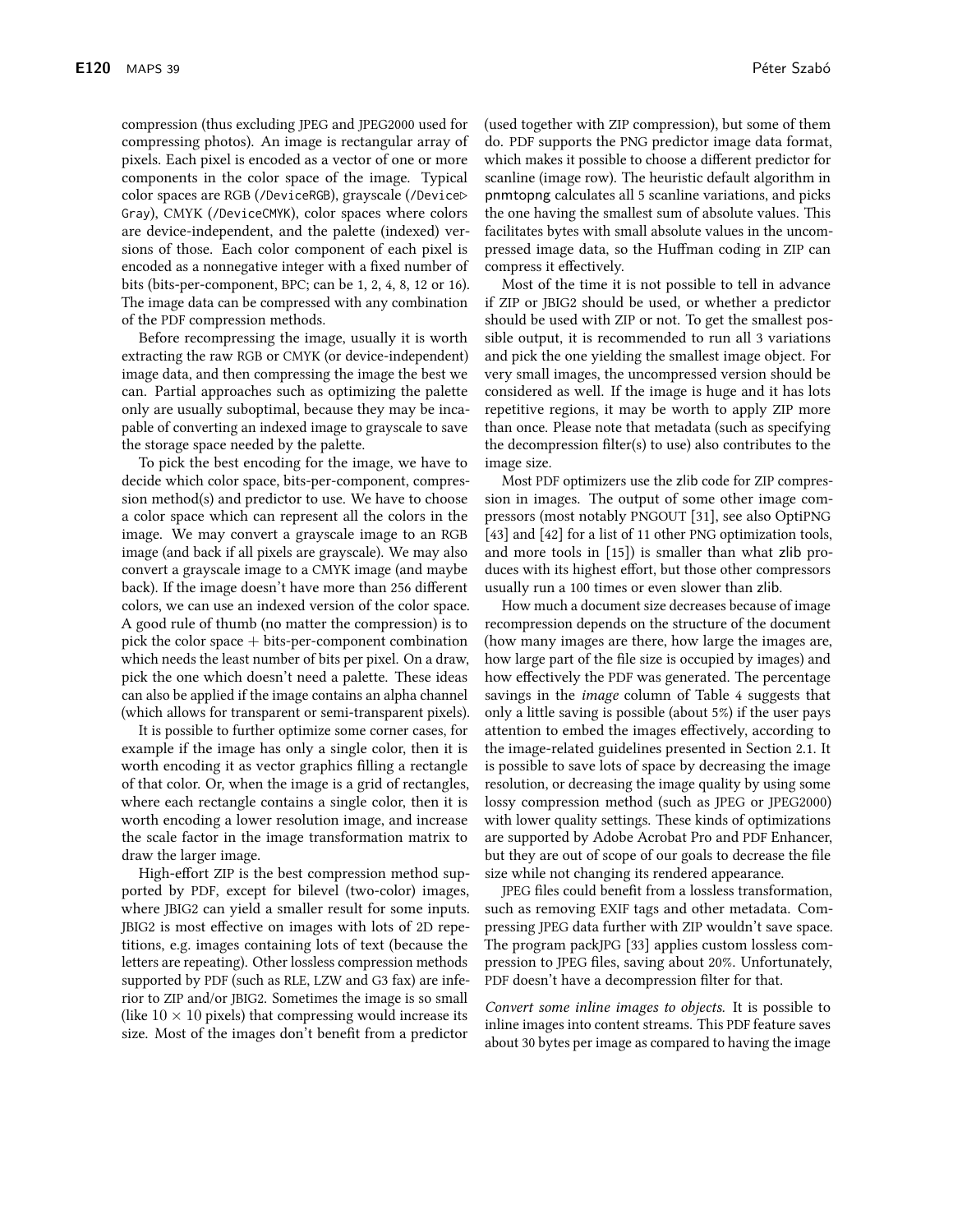as a standalone image object. However, inline images cannot be shared. So in order to save the most space, inline images which are used more than once should be converted to objects, and image objects used only once should be converted to inline images. Images having palette duplication with other images should be image objects, so the palette can be shared.

Unify duplicate objects. If two or more PDF objects share the same serialized value, it is natural to save space by keeping only the first one, and modifying references to the rest so that they refer to the first one. It is possible to optimize even more by constructing equivalence classes, and keeping only one object per class. For example, if the PDF contains

5 0 obj << /Next 6 0 R /Prev 5 0 R >> endobj 6 0 obj << /Next 5 0 R /Prev 6 0 R >> endobj  $70$  obj  $\ll$  /First 6 0 R >> endobj

then objects 5 and 6 are equivalent, so we can rewrite the PDF to

5 0 obj << /Next 5 0 R /Prev 5 0 R >> endobj 7 0 obj << /First 5 0 R >> endobj

PDF generators usually don't emit duplicate objects on purpose, but it just happens by chance that some object values are equal. If the document contains the same page content, font, font encoding, image or graphics more than once, and the PDF generator fails to notice that, then these would most probably become duplicate objects, which can be optimized away. The method dvips + ps2pdf usually produces lots of duplicated objects if the document contains lots of duplicate content such as \includegraphics loading same graphics many times.

Remove image duplicates, based on visible pixel value. Different color space, bits-per-pixel and compression settings can cause many different representations of the same image (rectangular pixel array) to be present in the document. This can indeed happen if different parts of the PDF were created with different (e.g. one with pdfTEX, another with dvips), and the results were concatenated. To save space, the optimizer can keep only the smallest image object, and update references.

Remove unused objects. Some PDF files contain objects which are not reachable from the /Root or trailer objects. These may be present because of incremental updates, concatenations or conversion, or because the file is a linearized PDF. It is safe to save space by removing those unused objects. A linearized PDF provides a better web experience to the user, because it makes the first page of the PDF appear earlier. Since a linearized PDF can be automatically generated from a non-linearized one any time, there is no point keeping a linearized PDF when

## optimizing for size.

Extract large parts of objects. Unifying duplicate objects can save space only if a whole object is duplicated. If a paragraph is repeated on a page, it will most probably remain duplicated, because the duplication is within a single object (the content stream). So the optimizer can save space by detecting content duplication in the sub-object level (outside stream data and inside content stream data), and extracting the duplicated parts to individual objects, which can now be unified. Although this extraction would usually be too slow if applied to all data structures in the PDF, it may be worth applying it to some large structures such as image palettes (whose maximum size is 768 bytes for RGB images).

Reorganize content streams and form XObjects. Instructions for drawing a single page can span over multiple content streams and form XObjects. To save space, it is possible to concatenate those to a single content stream, and compress the stream at once. After all those concatenations, large common instruction sequences can be extracted to form XObjects to make code reuse possible.

Remove unnecessary indirect references. The PDF specification defines whether a value within a compound PDF value must be an indirect reference. If a particular value in the PDF file is an indirect reference, but it doesn't have to be, and other objects are not referring to that object, then inlining the value of the object saves space. Some PDF generators emit lots of unnecessary indirect references, because they generate the PDF file sequentially, and for some objects they don't know the full value when they are generating the object—so they replace parts of the value by indirect references, whose definitions they give later. This strategy can save some RAM during the PDF generation, but it makes the PDF about 40 bytes larger than necessary for each such reference.

Convert Type 1 fonts to CFF. Since drivers embed Type 1 fonts to the PDF as Type 1 (except for dvipdfmx, which emits CFF), and CFF can represent the same font with less bytes (because of the binary format and the smart defaults), and it is also more compressible (because it doesn't have encryption), it is natural to save space by converting Type 1 fonts in the PDF to CFF.

Subset fonts. This can be done by finding unused glyphs in fonts, and getting rid of them. Usually this doesn't save any space for TEX documents, because drivers subset fonts by default.

Unify subsets of the same font. As discussed in Section 2.1, a PDF file may end up containing multiple subsets of the same font when typesetting a collection of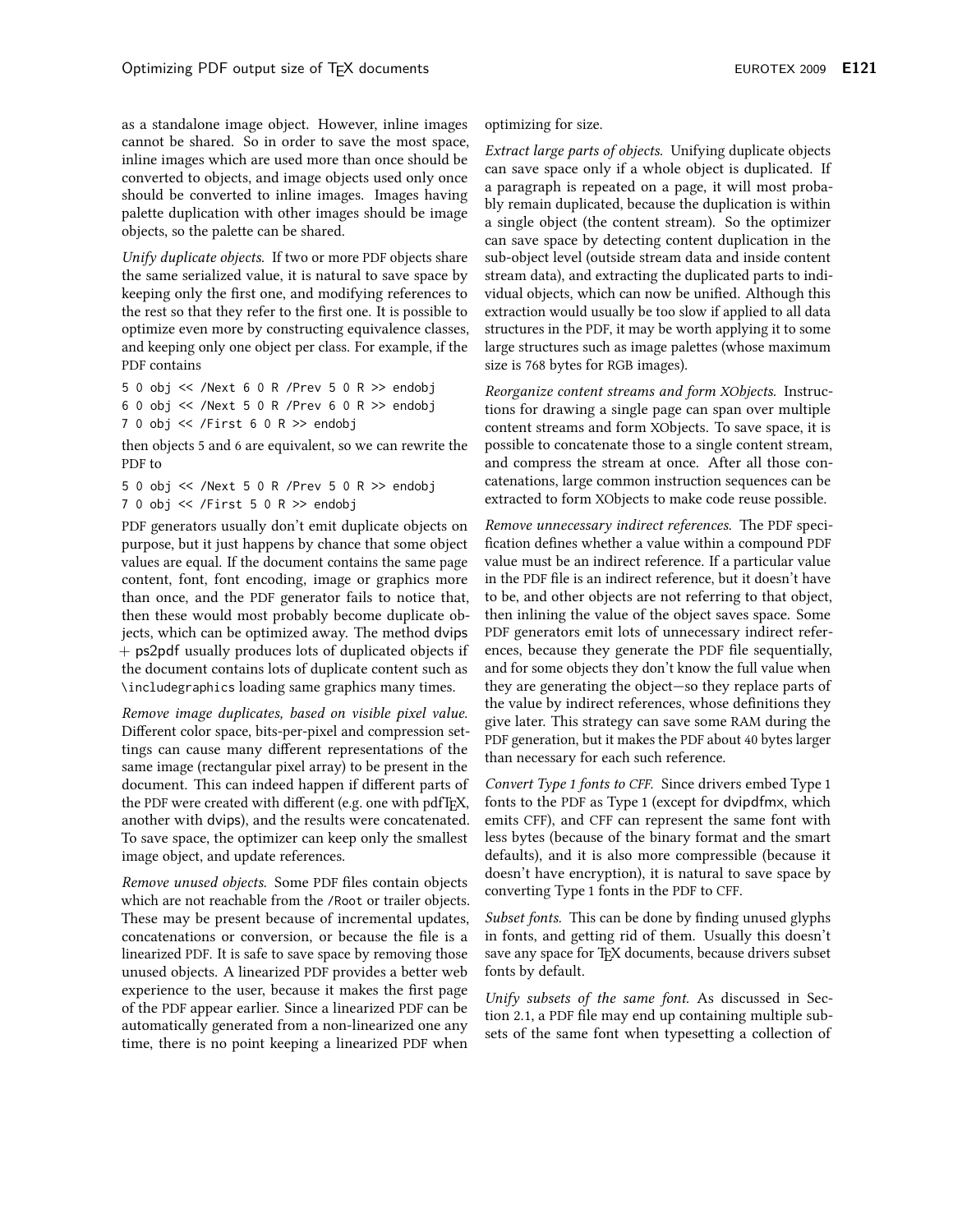articles (such as a journal volume or a conference proceedings) with ETEX, or embedding graphics containing text captions. Since these subsets are not identical, unifying duplicate objects will not collapse them to a single font. A font-specific optimization can save file size by taking a union of these subsets in each font, thus eliminating glyph duplication and improving compression effectiveness by grouping similar data (font glyphs) next to each other.

Remove data ignored by the PDF specification. For compatibility with future PDF specification versions, a PDF viewer or printer must accept dictionary keys which are not defined in the PDF specification. These keys can be safely removed without affecting the meaning of the PDF. An example for such a key is /PTEX. Fullbanner emitted by pdfT<sub>E</sub>X.

Omit explicitly specified default values. The PDF specification provides default values for many dictionary keys. Some PDF generators, however, emit keys with the default value. It is safe to remove these to save space.

Recompress streams with ZIP. Uncompressing a stream and recompressing it with maximum-effort ZIP makes the stream smaller most of the time. That's because ZIP is more effective than the other general purpose compression algorithms PDF supports (RLE and LZW).

For compatibility with the PostScript language, PDF supports the /ASCIIHexDecode and /ASCII85Decode filters on streams. Using them just makes the stream in the file longer (by a factor of about 2/1 and 5/4, respectively). These filters make it possible to embed binary stream data in a pure ASCII PDF file. However, there is no significant use case for an ASCII-only PDF nowadays, so it is recommended to get rid of these filters to decrease to file size.

*Remove page thumbnails.* If the PDF file has page thumbnails, the PDF viewer can show them to the user to make navigation easier and faster. Since page thumbnails are redundant information which can be regenerated any time, it is safe to save space by removing them.

Serialize values more effectively. Whitespace can be omitted between tokens, except between a name token and a token starting with a number or a letter (e.g. /Ascent 750). Whitespace in front of endstream can be omitted as well. The binary representation of strings should be used instead of the hexadecimal, because it's never longer and it's shorter most of the time if used properly. Only the characters  $( \ \ )$  have to be escaped with a backslash within strings, but parentheses which nest can be left unescaped. So, e.g. the string  $a(())(()$  to can be represented as  $(a(())\setminus)(\setminus\setminus b)$ .

*Shrink cross-reference data.* Renumbering objects (from 1, consecutively) saves space in the cross-reference data, because gaps don't have to be encoded. (Each gap of consecutive missing objects costs about 10 bytes.) Also if an object is referenced many times, then giving it a small object number reduces the file size by a few bytes.

Remove old, unused object versions. PDF can store old object versions in the file. This makes incremental updates (e.g. the File / Save action in Adobe Acrobat) faster. Removing the old versions saves space.

Remove content outside the page. /MediaBox, /CropBox and other bounding box values of the page define a rectangle where drawing takes place. All content (vector graphics or parts of it, images or parts of them, or text) than falls outside this rectangle can be removed to save space. Implementing this removal can be tricky for partially visible content. For example, 8-pixel wide bars can be removed from the edge of a JPEG image without quality loss in the remaining part.

Remove unused named destinations. A named destination maps a name to a document location or view. It can be a target of a hyperlink within the document, or from outside. Some PDF generator software (such as FrameMaker) generates lots of named destinations never referenced. But care has to be taken when removing those, because then hyperlinks from outside the document wouldn't work.

Flatten structures. To facilitate incremental updates, PDF can store some structures (such as the page tree and the content streams within a page) spread to more objects and parts than necessary. Using the simplest, single-level or single-part structure saves space.

# 3 PDF size optimization tools

## 3.1 Test PDF files

In order to compare the optimization effectiveness of the tools presented in this section, we have compiled a set of test PDF files, and optimized them with each tool. The totals column of Table 4 shows the size of each file (the  $+$  and  $-$  percentages can be ignored for now), and other columns show the bytes used by different object types. The test files can be downloaded from [36]. Some more details about the test files:

cff 62-page technical documentation about the CFF file format. Font data is a mixture of Type 1, CFF and TrueType. Compiled with FrameMaker 7.0, PDF generated by Distiller 6.0.1.

**beamer1** 75 slide-steps long presentation created with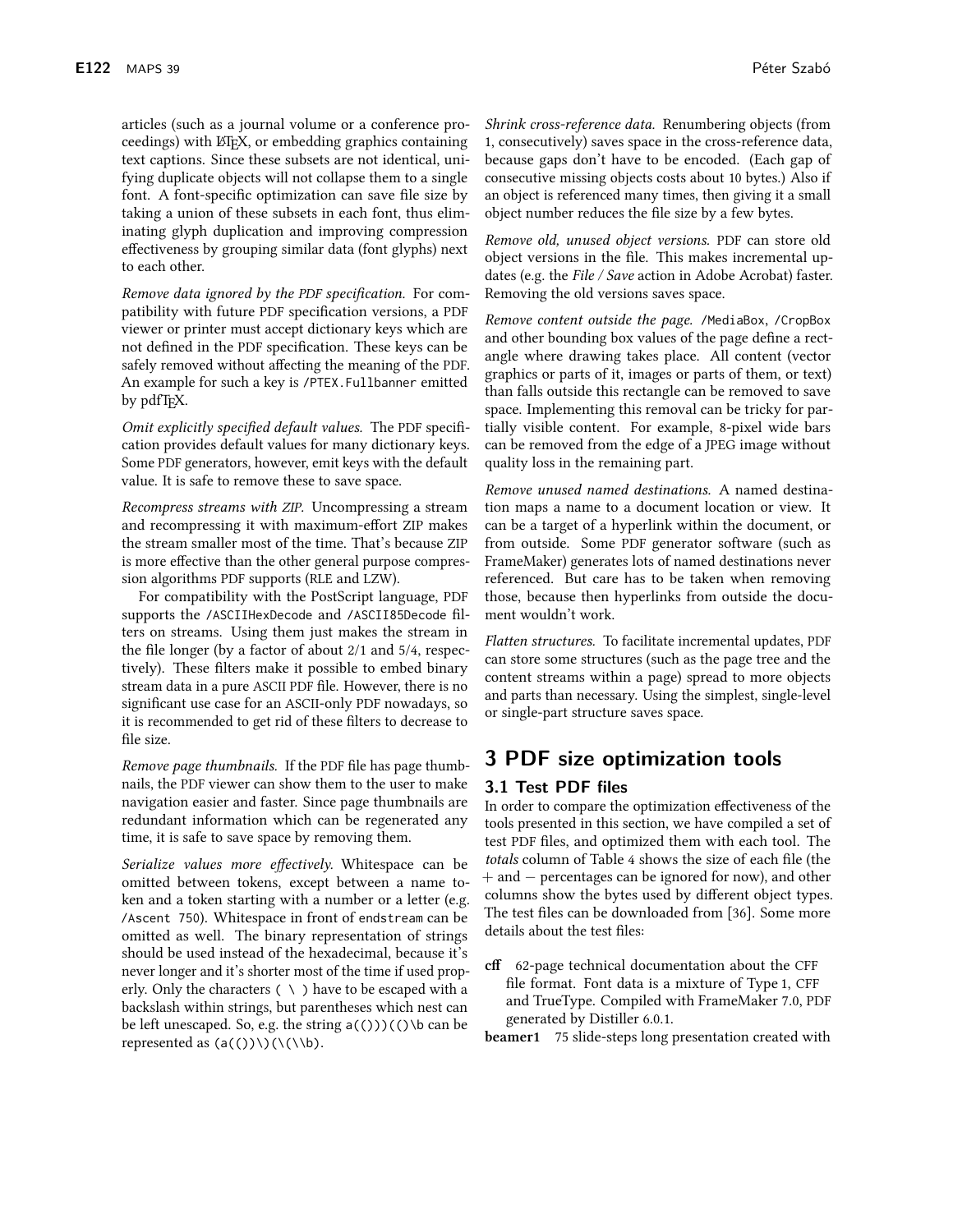Table 4. PDF size reduction by object type, when running pdfsizeopy.py  $+$  Multivalent.

| document | contents                                           | font            | image                                           | other                                              | xref                             | total                             |
|----------|----------------------------------------------------|-----------------|-------------------------------------------------|----------------------------------------------------|----------------------------------|-----------------------------------|
| cff      | $141153 - 02\%$                                    | $25547 - 02\%$  | $\Omega$                                        | $178926 - 91\%$                                    | $174774 - 100\%$                 | $521909 - 65%$                    |
| beamer   | $169789 - 03\%$                                    |                 | $44799 - 54\% - 115160 - 00\%$                  | $445732 - 96\%$                                    | $56752 - 98\%$                   | $832319 - 62\%$                   |
| eu2006   |                                                    |                 | $1065864 - 01\%$ 3271206 - 91% 3597779 - 06%    | $430352 - 80\%$                                    | $45792 - 94\%$                   | $8411464 - 43%$                   |
| inkscape | $10679156 - 20\%$ $230241 - 00\%$ $6255203 - 20\%$ |                 |                                                 | $943269 - 79\%$                                    |                                  | $122274 - 94\%$ $18245172 - 24\%$ |
| Ime2006  |                                                    |                 | $1501584 - 14\%$ $314265 - 73\%$ 678549 $-06\%$ | $176666 - 91\%$                                    |                                  | $31892 - 93\%$ $2703119 - 25\%$   |
| pdfref   | $6269878 - 05\%$                                   |                 |                                                 | $274231 - 04\%$ $1339264 - 00\%$ $17906915 - 79\%$ | $6665536 - 100\%$ 32472771 - 65% |                                   |
| pgf2     | $2184323 - 03\%$                                   | $275768 - 51\%$ | $\Omega$                                        | $1132100 - 84\%$                                   |                                  | $190832 - 96\%$ $3783193 - 36\%$  |
| texbook  | $1507901 - 01\%$                                   | $519550 - 48\%$ | 0                                               | $217616 - 84\%$                                    |                                  | $35532 - 87\%$ $2280769 - 21\%$   |
| tuzv     | $112145 - 03\%$                                    | $201155 - 84\%$ | $\Omega$                                        | $21913 - 77\%$                                     |                                  | $2471 - 88\%$ $337764 - 57\%$     |

The first number in each cell is the number of bytes used in the original document. The  $- \dots$ % value indicates the percentage saved by optimization.

The data in this table was extracted from the original and optimized PDF files using pdfsizeopy.py --stats.

contents: content streams

font: embedded font files

image: pixel-based image objects and inline images, the latter created by sam2p

other: other objects

xref: cross-reference tables or streams

total: size of the PDF file

beamer.cls [40]. Contains hyperlinks, math formulas, some vector graphics and a few pixel-based images. Compiled with pdfTFX. Font data is in Type 1 format.

- eu2006 126-page conference proceedings (of EuroTFX 2006) containing some large images. Individual articles were compiled with pdfTEX, and then PDF files were concatenated. Because of the concatenation, many font subsets were embedded multiple times, so a large part of the file is font data. Font data is mostly CFF, but it contains some Type 1 and TrueType fonts as well. Most fonts are compressed with the less effective LZW instead of ZIP.
- inkscape 341-page software manual created with codeMantra Universal PDF [5]. Contains lots of screenshots and small images. Font data is a mixture of Type 1, CFF and TrueType.
- lme2006 240-page conference proceedings in Hungarian. Contains some black-and-white screenshot images. Individual articles were compiled with ETEX and dvips (without font subsetting), and the PostScript files were concatenated and converted to PDF in a single run of a modified ps2pdf. Since font subsetting was disabled in dvips, later ps2pdf was able to subset fonts without duplication. Font data is in CFF.
- pdfref 1310-page reference manual about PDF 1.7 containing quite a lot of duplicate xref tables and XML metadata of document parts. Optimization gets rid of both the duplicate xref tables and the XML metadata. Font data is in CFF. Compiled with FrameMaker 7.2, PDF generated by Acrobat

Distiller 7.0.5.

- pgf2 560-page software manual about TikZ, with lots of vector graphics as examples, with an outline, without hyperlinks. Compiled with pdfTFX. Font data is in Type 1 format.
- texbook 494-page user manual about TFX (The TEXbook), compiled with pdfTEX. No pixel images, and hardly any vector graphics.
- tuzv Mini novel in Hungarian, typeset on 20 A4 pages in a 2-column layout. Generated by dvipdfm. It contains no images or graphics. Font data is in Type 1 format.

None of the test PDF files used object streams or crossreference streams.

## 3.2 ps2pdf

The ps2pdf [28] script (and its counterparts for specific PDF versions, e.g. ps2pdf14) runs Ghostscript with the flag -sDEVICE=pdfwrite, which converts its input to PDF. Contrary to what the name suggests, ps2pdf accepts not only PostScript, but also PDF files as input.

ps2pdf works by converting its input to low-level PostScript drawing primitives, and then emitting them as a PDF document. ps2pdf wasn't written to be a PDF size optimizer, but it can be used as such. Table 5 shows that ps2pdf increases the file size many times. For the documents *cff* and *pdfref*, we got a file size decrease because ps2pdf got rid of some metadata, and for pdfref, it optimized the cross-reference table. For eu2006 it saved space by recompressing fonts with ZIP. The document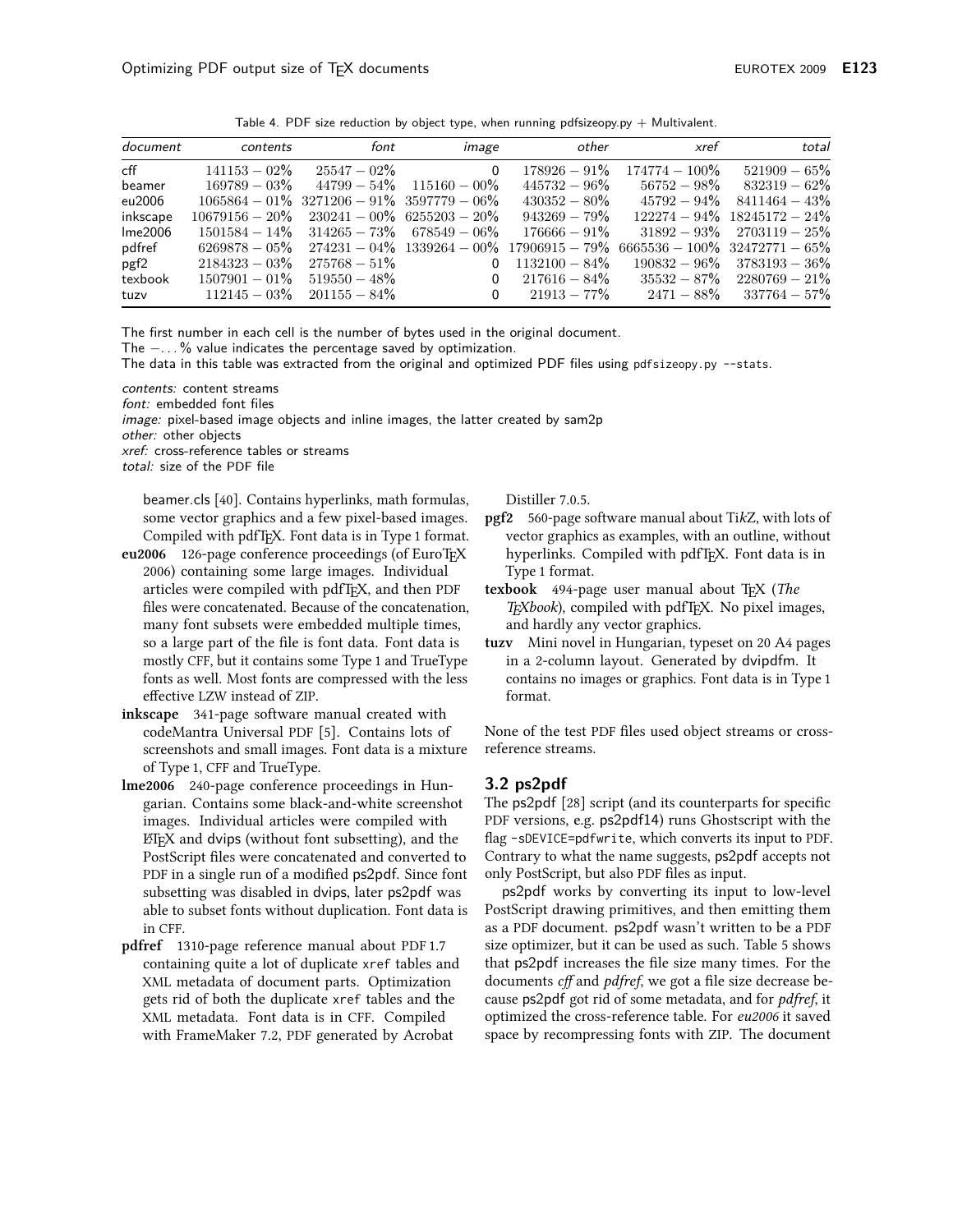*tuzv* became smaller because ps2pdf converted Type 1 fonts to CFF. The reason for the extremely large growth in *beamer1* is that ps2pdf blew up images, and it also embedded multiple instances of the same image as separate images. (It doesn't always do so: if the two instances of the image are close to each other, then ps2pdf reuses the same object in the PDF for representing the image.)

ps2pdf keeps all printable features of the original PDF, and hyperlinks and the document outline as well. However, it recompresses JPEG images (back to a different JPEG, sometimes larger than the original), thus losing quality. The only way to disable this is specifying the flags -dEncodeColorImages=false -dEncodeGrayImages=false, but it would blow up the file size even more, because it will keep photos uncompressed. Specifying-dColorImageFilter=/FlateEncode would convert JPEG images to use ZIP compression without quality loss, but this still blows up the file size. Thus, it is not possible to set up pdf2ps to leave JPEG images as is: it will either blow up the image size (by uncompressing the image or recompressing it with ZIP), or it will do a transformation with quality loss. The Distiller option /PassThroughJPEGImages would solve this problem, but Ghostscript doesn't support it yet.

ps2pdf doesn't remove duplicate content (although it removes image duplicates if they are close by), and it also doesn't minimize the use of indirect references (e.g. it emits the /Length of content streams as an indirect reference). The only aspects ps2pdf seems to optimize effectively is converting Type 1 fonts to CFF and removing content outside the page. Since this conversion is also done by pdfsizeopt.py, it is not recommended to use ps2pdf to optimize PDF files.

| document | input    | ps2pdf   | psom     |
|----------|----------|----------|----------|
| cff      | 521909   | 264861   | 180987   |
| beamer1  | 832319   | 3027368  | 317351   |
| eu2006   | 8411464  | 6322867  | 4812306  |
| inkscape | 18245172 | failed   | 13944481 |
| Ime2006  | 2703119  | 3091842  | 2033582  |
| pdfref   | 32472771 | 15949169 | 11237663 |
| pgf2     | 3783193  | 4023581  | 2438261  |
| texbook  | 2280769  | 2539424  | 1806887  |
| tuzv     | 337764   | 199279   | 146414   |

Table 5. PDF optimization effectiveness of ps2pdf.

All numeric values are in bytes. Italic values indicate that the optimizer increased the file size.

ps2pdf: Ghostscript 8.61 run as

ps2pdf14 -dPDFSETTINGS=/prepress

psom: pdfsizeopt.py  $+$  Multivalent

## 3.3 PDF Enhancer

PDF Enhancer [20] is commercial software which can concatenate, split, convert and optimize PDF documents, and remove selected PDF parts as well. It has lots of conversion and optimization features (see the table in [4]), and it is highly configurable. With its default settings, it optimizes the PDF without removing information. It is a feature-extended version of the PDF Shrink software from the same company. The use of the GUI version of PDF Enhancer is analyzed in [12]. A single license for the server edition, needed for batch processing, costs about \$1000, and the *advanced server edition* (with JBIG2 support) costs about twice as much. The *standard edition* with the GUI costs only \$200.

Columns input and pdfe of Table 6 show how effectively PDF Enhancer optimizes. The server edition was used in our automated tests, but the standard edition generates PDF files of the same size. Looking at columns *pdfe* and a9p4 we can compare PDF Enhancer to Adobe Acrobat Pro. Please note that PDF Enhancer doesn't generate object streams or cross-reference streams, that's why we compare it to  $a9p4$  instead of  $a9p5$  in the table. Feeding the output of PDF Enhancer to Multivalent decreases the file size even further, because Multivalent generates those streams. The column epsom of Table 6 shows the PDF output file sizes of the PDF Enhancer  $+$  pdfsizeopt.py + Multivalent combination, which seems to be the most effective for TFX documents.

According to the messages it prints, PDF Enchancer optimizes content streams within the page. Most other optimizers (except for Adobe Acrobat Pro) don't do this. Text-only content streams generated from T<sub>F</sub>X don't benefit from such an optimization, but for the  $pgf2$  document, which contains lots of graphics, this optimization saved about 10% of the content streams.

It is worth noting that PDF Enhancer failed when optimizing one of the test documents (see in Table 6). The developers of PDF Enhancer reply quickly to bug reports, and they are willing to track and fix bugs in the software.

## 3.4 Adobe Acrobat Pro

Adobe's WYSIWYG PDF manipulation program, Adobe Acrobat Pro [1] also contains a PDF optimizer (menu item Advanced / PDF Optimizer). A single license of the whole software costs \$450; it is not possible to buy only the optimizer. There seems to be no direct way to run the optimizer on multiple files in batch mode. Columns a9p4 and *a9p5* of Table 6 shows the effectiveness of the optimizer: values in the column *a9p4* are for PDF 1.4 output, and column a9p5 belongs to PDF 1.5 output. The PDF 1.5 files are much smaller because they make use of object streams and cross-reference streams. The optimizer lets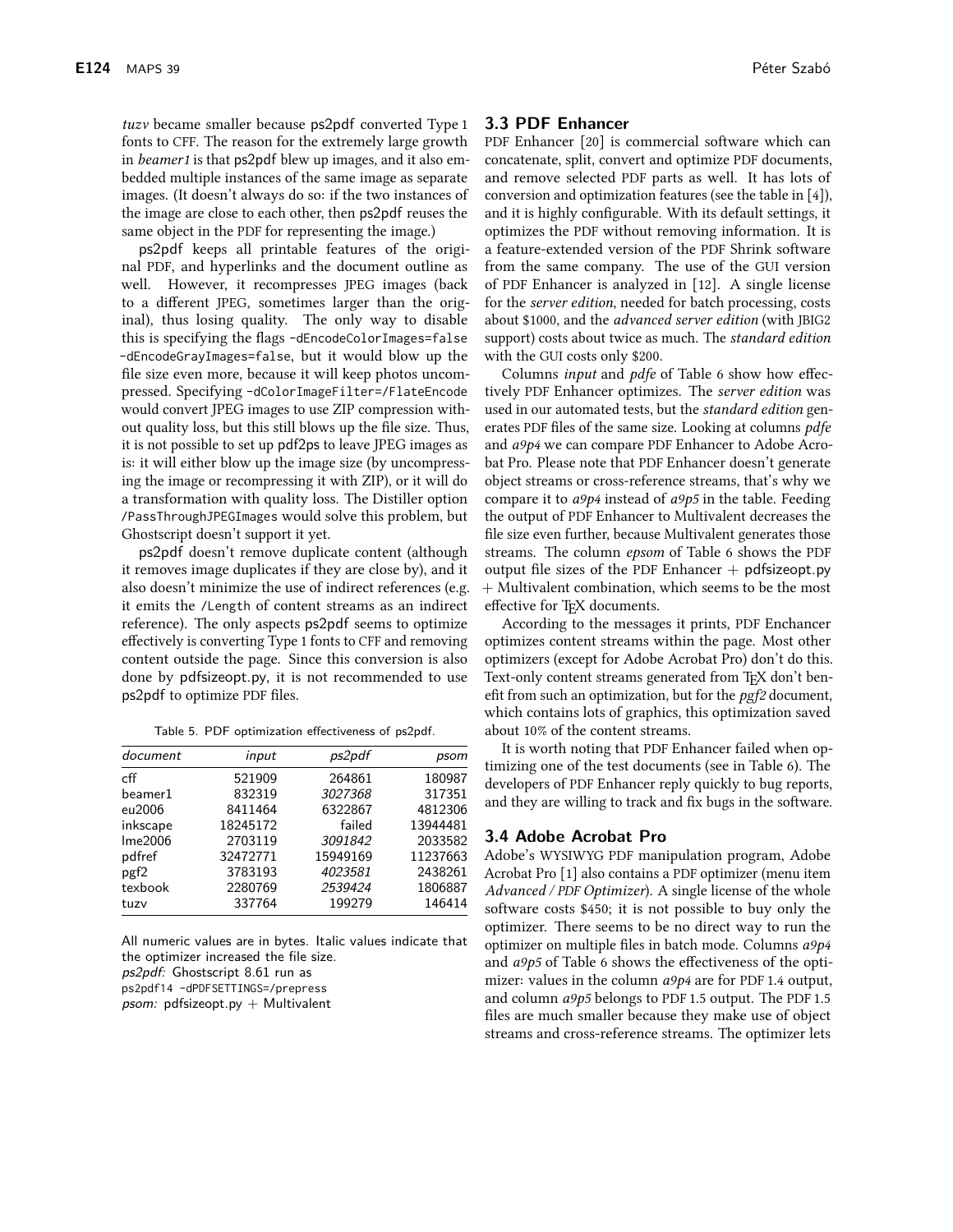| document         | input    | pdfe     | epsom    | psom     | apsom    | a9p4     | a9p5     |
|------------------|----------|----------|----------|----------|----------|----------|----------|
| cff              | 521909   | 229953   | 174182   | 180987   | 158395   | 548181   | 329315   |
| beamer1          | 832319   | 756971   | 296816   | 317351   | 317326   | 765785   | 363963   |
| eu2006           | 8411464  | failed   | n/a      | 4812306  | 3666315  | 8115676  | 7991997  |
| inkscape         | 18245172 | 14613044 | 12289136 | 13944481 | 11807680 | 14283567 | 13962583 |
| Ime2006          | 2703119  | 2263227  | 1781574  | 2033582  | 1830936  | 2410603  | 2279985  |
| pdfref           | 32472771 | 23794114 | 11009960 | 11237663 | 9360794  | 23217668 | 20208419 |
| pgf <sub>2</sub> | 3783193  | 3498756  | 2245797  | 2438261  | n/a      | failed   | failed   |
| texbook          | 2280769  | 2273410  | 1803166  | 1806887  | 1804565  | 2314025  | 2150899  |
| tuzv             | 337764   | 338316   | 147453   | 146414   | 150813   | 344215   | 328843   |

Table 6. PDF optimization effectiveness of PDF Enhancer and Adobe Acrobat Pro.

All numeric values are in bytes. Italic values indicate that the optimizer increased the file size.

pdfe: PDF Enhancer 3.2.5 (1122r) server edition

epsom: PDF Enhancer + pdfsizeopt.py + Multivalent

psom: pdfsizeopt.py  $+$  Multivalent

apsom: Adobe Acrobat Pro 9 creating PDF  $1.4 +$  pdfsizeopt.py + Multivalent

a9p4: Adobe Acrobat Pro 9 creating PDF 1.4

a9p5: Adobe Acrobat Pro 9 creating PDF 1.5

the user specify quite a few settings. For the tests we have enabled all optimizations except those which lose information (such as image resampling). It turned out that we had to disable Discard User Data / Discard all comments, forms and multimedia, otherwise the optimizer removed hyperlinks from the document *beamer1*.

It is worth noting that Adobe Acrobat Pro 9 failed with an image-related error when optimizing document pgf2. Oddly enough, that PDF file doesn't contain any images.

## 3.5 pdfcompress

pdfcompress [45] is the command-line version of the PDF optimizer in Advanced PDF Tools. It is commercial software, a single-computer license costs less than \$80. It can resample and recompress images based on a few set of settings for monochrome, gray and color images. It can also recompress streams, and it can remove some PDF features (such metadata, JavaScript, page thumbnails, comments, embedded files, outlines, private data and forms). We haven't analyzed it, because PDF Enhancer seems to have all the features of pdfcompress.

## 3.6 Multivalent tool.pdf.Compress

Multivalent [17] is a collection of programs for document viewing, annotation, organization, conversion, validation, inspection, encryption and text extraction (etc.). It supports multiple file formats such as HTML, PDF, DVI and man pages. It is implemented in Java; the 2006 January version is available for download [18] as a single .jar file, and it needs Java 1.4 or later. It contains a PDF optimizer [24, 27], which can be invoked like this at the command-line (without line breaks):

java -cp Multivalent20060102.jar

Table 7: PDF optimization effectiveness of Multivalent and pdfsizeopt.py.

| document | input    | multi    | psom     | pso      |
|----------|----------|----------|----------|----------|
| cff      | 521909   | 181178   | 180987   | 230675   |
| beamer1  | 832319   | 341732   | 317351   | 443253   |
| eu2006   | 8411464  | 7198149  | 4812306  | 4993913  |
| inkscape | 18245172 | 13976597 | 13944481 | 17183194 |
| lme2006  | 2703119  | 2285956  | 2033582  | 2349035  |
| pdfref   | 32472771 | 11235006 | 11237663 | 23413875 |
| pgf2     | 3783193  | 2584180  | 2438261  | 3449386  |
| texbook  | 2280769  | 2057755  | 1806887  | 1992958  |
| tuzv     | 337764   | 314508   | 146414   | 166863   |
|          |          |          |          |          |

All numeric values are in bytes. The Italic value indicates that Multivalent alone was better than with pdfsizeopt.py. multi: Multivalent 20060102 tool.pdf.Compress psom: pdfsizeopt.py  $+$  Multivalent pso: pdfsizeopt.py without Multivalent

tool.pdf.Compress doc.pdf

This creates the optimized PDF in file doc-o.pdf. If we don't indicate otherwise, by the term Multivalent we mean its PDF optimizer. Although the 2006 January version of Multivalent with full functionality is available for download, Multivalent is not free software or open source. For example, its license allows running the PDF optimizer from the command-line. For other uses of the optimizer, a commercial license has to be acquired. The web site doesn't show details about commercial licenses.

According to [27], the Mutivalent did the following optimizations in 2003: remove object duplicates; recompress LZW to ZIP; generate object streams; generate a cross-reference stream; serialize values more effectively; remove old object versions; remove page thumbnails;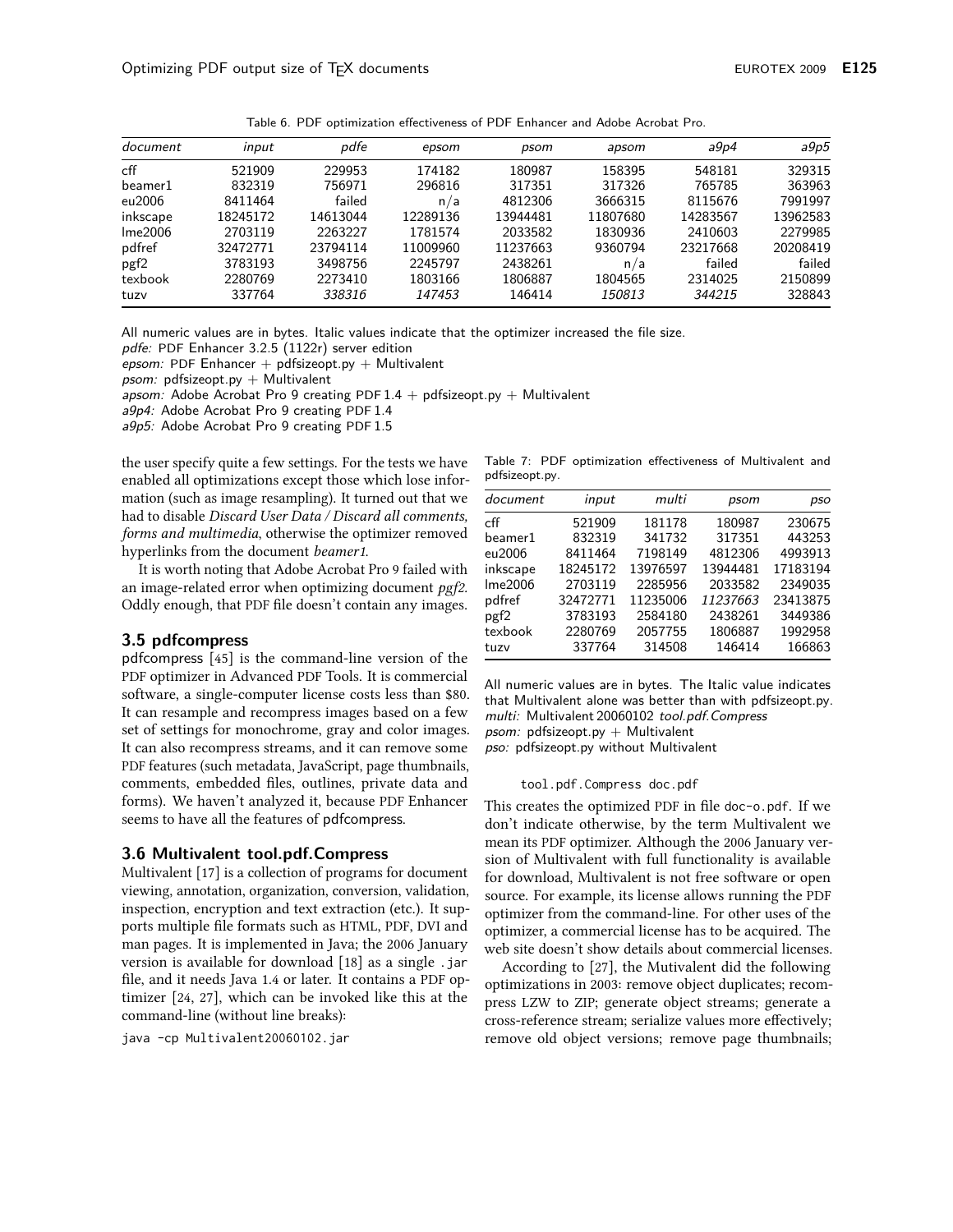remove some obsolete values such as /ProcSet; inline small objects such as stream lengths; remove unused objects; omit default values; shrink cross-reference data. In addition to those above, Multivalent recompresses all streams with maximum-effort ZIP, and it also moves up /MediaBox etc. in the page tree.

Column multi of Table 7 shows how effectively Multivalent optimizes. The column *psom* indicates that running pdfsizeopt.py before Multivalent usually decreases the file size even more. That's because pdfsizeopt.py can convert Type 1 fonts to CFF, unify CFF font subsets, and it also has a more effective image optimizer than Multivalent.

## 3.7 pdfsizeopt.py

pdfsizeopt.py [37] was written as part of this work. Its purpose is to implement the most common optimizations typical T<sub>F</sub>X documents benefit from, but only those which are not already done by Multivalent. As described in Section 4, to get the smallest PDF, the optimizations done by pdfsizeopt.py should be applied first, and the result should be processed by Multivalent. The 20060102 version of Multivalent optimizes images, and it replaces the image even if the optimized version is larger than the original, so pdfsizeopt.py implements a final step to put those original images back which are smaller.

pdfsizeopt.py can be used as a stand-alone PDF optimizer (without Multivalent), but the final PDF will be much smaller if Multivalent is run as well.

pdfsizeopt.py is free software licensed under the GPL. It is written in Python. It needs Python 2.4 (or 2.5 or 2.6). It uses only the standard Python modules, but it invokes several external programs to help with the optimizations. These are: Ghostscript (8.61 or newer is recommended), sam2p [38] (0.46 is needed), pngtopnm, tool.pdf.Compress of Multivalent [24] (which needs Sun's JDK or OpenJDK), optionally jbig2 [14], optionally PNGOUT [31]. Installation instructions are given in [35]. Most of these are free software, except for the Multivalent tools, which are not free software or open source, but they can be downloaded and used on the command line free of charge; for other uses they have to be licensed commercially. PNGOUT is not free software or open source either, but the binaries available free of charge can be used without restriction.

pdfsizeopt.py implements these PDF size optimization methods:

Convert Type 1 fonts to CFF It is done by generating a PostScript document with all fonts, converting it to PDF with Ghostscript (just like ps2pdf), and extracting the CFF fonts from the PDF. Another

option would be to use dvipdfmx, which can read Type 1 fonts, and emit them as CFF fonts. Please note that Ghostscript inlines subroutines (/Subrs) in the Type 1 font, so the CFF becomes larger-but we are compressing the font with ZIP anyway, which eliminates most of the repetitions.

Unify subsets of the same CFF font

Ghostscript is used for parsing CFF to a font dictionary, and also for serializing the modified dictionary as CFF. Again, the latter is done by generating a PostScript file with all the fonts, then converting it to a PDF using Ghostscript. Limitations: it only works for CFF (and former Type 1) fonts; it doesn't unify fonts with different names; it won't unify some fonts if one of them has slightly different metrics.

Convert inline images to objects We need this because most tools (including pdfsizeopy.py) do not optimize inline images. Limitations: it only detects inline images generated by sam2p; it only detects inline images within a form XObject (not in a content stream).

- Optimize individual images First the data gets decompressed (with Ghostscript if the image data is compressed with anything other than simple ZIP), then it is recompressed with high-effort ZIP, then it is converted to PNG, then several external PNG compressors are run to get the optimized PNG, and finally the smallest representation (among the optimized PNG files, intermediate images and the original image) is picked, i.e. the one with the smallest PDF image object representation, counting the stream dictionary and the compressed stream as well. The following PNG optimizers are used: sam2p without predictor, sam2p with PNG predictor, PNGOUT (very slow, but generates a few percent smaller PNG files) and  $ibig2$ (only for bilevel images). Limitations: no CMYK support; no device-independent color space support (only RGB with or without palette and grayscale is supported); no images with an alpha channel; only some types of transparency; images with lossy compression (JPEG or JPEG2000) are not optimized.
- Remove object duplicates Equivalence classes are used, so duplicate subtrees referring to objects between themselves or each other are also removed. (Multivalent also has this feature.)
- **Remove image duplicates** Images are compared based on RGB pixel data, so duplicates using a different compression or color space or bits-per-component are also detected and removed. This is useful if the PDF is a concatenation of PDF files in the same collection, each PDF compiled with a different method, and then concatenated. The newest version of sam2p (0.46)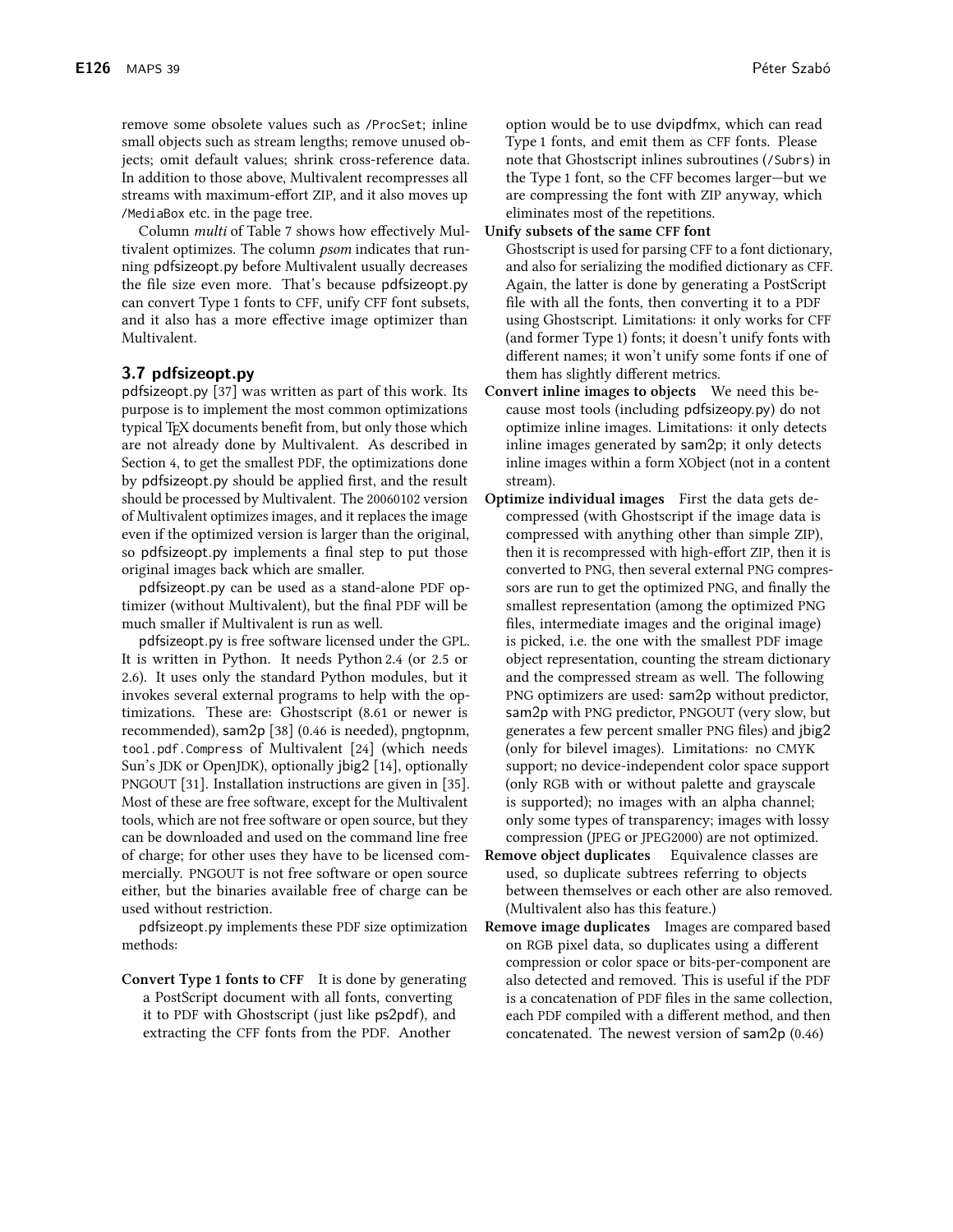produces exactly the same output file for two images with identical RGB pixel data, so image duplicates are identified by comparing the files created by sam2p. There are also several early checks in the optimization algorithm to detect the duplicate before wasting time on running the many different optimizers.

- Remove unused objects All objects unreachable from the trailer object are removed.
- Serialize values more effectively Extra spaces are removed; hex strings are converted to binary; strings are serialized without extra backslashes; comments are removed; garbage between object definitions is removed; gaps in the cross-reference table are removed; objects with high reference counts are given low numbers.

The column *pso* of Table 7 shows how effectively pdfsizeopt.py optimizes. The column psom shows the combined effectiveness of  $pdfsizeopt.py + Multivalent$ . Please note that it is not with running pdfsizeopt.py alone, because pdfsizeopt.py was designed to do only those optimizations which Multivalent does not provide (or, such as image compression, does suboptimally). On the other hand, it is almost always worth running pdfsizeopt.py before Multivalent, rather than running Multivalent alone. The only exception we could find was the document *pdfref*, where the combined approach yielded a 0.02% larger file size.

pdfsizeopt.py can count the total byte size of various object types in a PDF. Table 4 shows the results on our test PDF files. The percentages in the table cells are savings by running pdfsizeopt.py  $+$  Multivalent. Although it is not visible in the table, most of the savings come from Multivalent, except in the *font* and *image* columns, where the contributions of pdfsizeopt py are important. The large font savings for the document *tuzv* are because the document is short and it contains many Type 1 fonts. For the document *eu*2006 we get an even larger saving, because there was lots of glyph duplication across the articles in the collection, and also because LZW was used instead of ZIP to compress the fonts. Only a few of our test documents benefit from image optimization, and even there the contribution of pdfsizeopt.py is small because the original PDF contains the images emitted effectively, and also Multivalent does a decent (though suboptimal) job at image optimization. So for the document eu2006 Multivalent alone saves about 1.55%, and *pdfsizeopt.py* alone saves 6.14%. (There is no data on the extra size reduction by combining the two tools, because pdfsizeopt.py disables Multivalent's image optimizations since most images won't benefit.) For the document *lme2006* Multivalent alone saves 3.41%, and pdfsizeopy.py alone saves 6.39%. The document *inkscape* benefits most from image recompression: Multivalent alone saves 19.87%, and pdfsizeopy.py alone saves 20.35%.

Columns psom, apsom and epsom of Table 6 show that optimizing with PDF Enhancer or Adobe Acrobat Pro before running the pdfsizeopt.py  $+$  Multivalent combination almost always decreases the file size, sometimes by a few percent, but in the case of document *beamer1* the extra gain of running PDF Enhancer first was 6.46%. It seems that for TFX documents PDF Enhancer (with the combination) is the more effective, and Adobe Acrobat Pro is more effective for other documents.

See ideas for improving pdfsizeopt.py in Section 6.

## 4 Suggested PDF optimization workflow

Based on the optimization tests in Section 3 we suggest the following PDF generation and optimization workflow:

- 1. Upgrade Ghostscript to at least 8.61, and upgrade to TFX Live 2008.
- 2. For TFX documents, create the PDF using pdf-TEX or dvipdfmx, with the settings discussed in Subsection 2.1. Use dvips  $+$  ps2pdf only if absolutely necessary, because of the large PDF files it produces.
- 3. Use pdftk or Multivalent's PDF merge tool (as shown in [32]) to concatenate PDF files if necessary. Pay attention to the hyperlinks and the document outline after concatenation. Don't concatenate with Ghostscript, because that it would blow up the file size.
- 4. If you have access to PDF Enhancer, optimize the PDF with it. Otherwise, if you have access to Adobe Acrobat Pro, optimize the PDF with it.
- 5. Optimize the PDF with pdfsizeopt.py, including the last step of running Multivalent as well.

Most of the optimization steps above can be fully automated and run in batch, except if Adobe Acrobat Pro is involved.

# 5 Related work

There are several documents discussing PDF optimization. [23] gives a list of ideas how to generate small PDF files. Most of those are present in this work as well. PDF Enhancer and Adobe Acrobat Pro are analyzed in [12], but that article focuses on reducing image resolution and unembedding fonts, which are not information-preserving optimizations. [44] gives a simple introduction to (possibly lossy) PDF image compression and content stream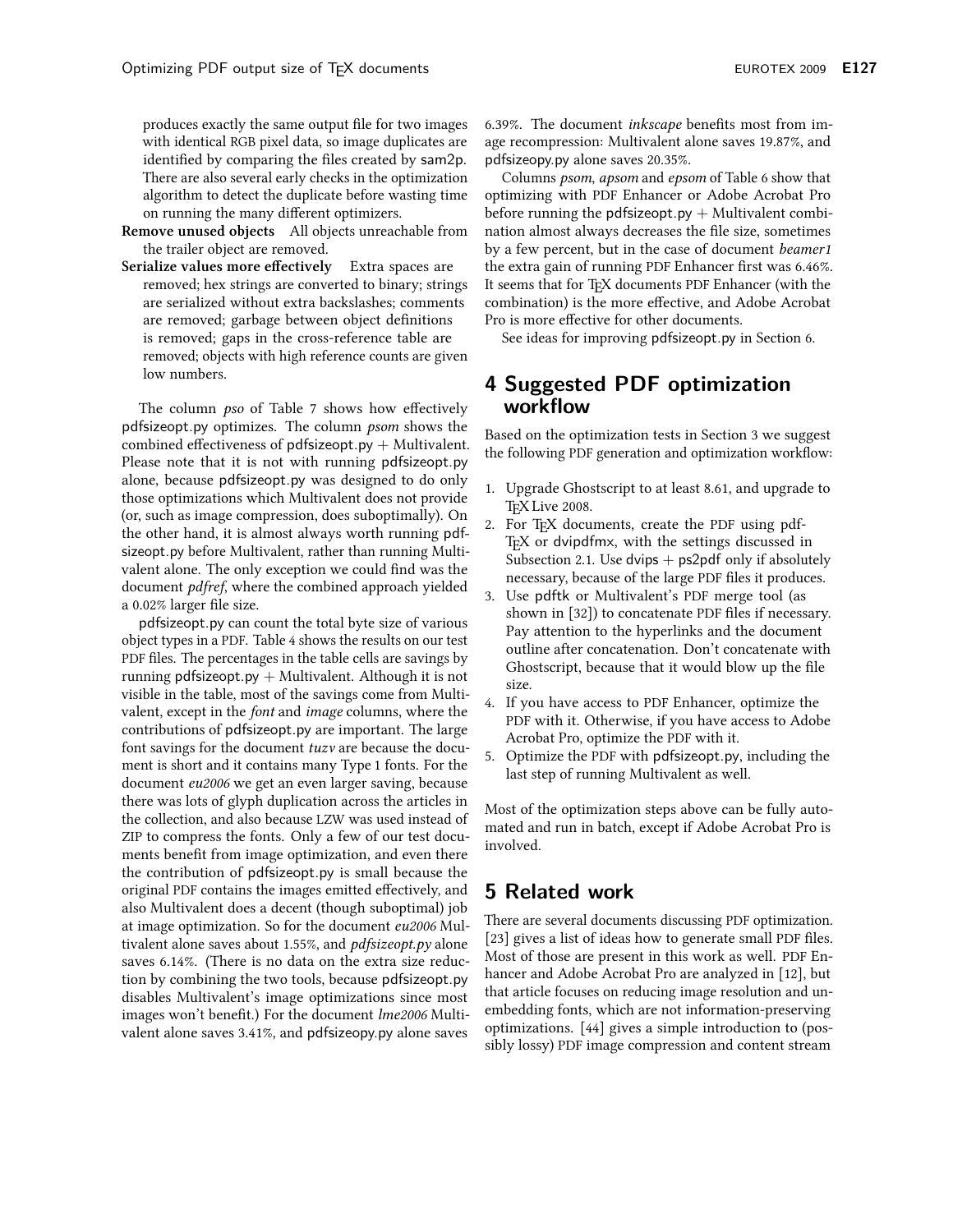compression.

Since web browsers can display PNG images, several PNG optimization tools [15, 43, 31] have been developed to reduce web page loading times. These tools can be used for optimizing (mainly non-photo) images in PDF documents as well. But since PDF has a more generic image and compression model than PNG, it would be possible to save a little bit more by developing PDF-specific tools, which take advantage of e.g. using the TIFF predictor and ZIP compression together.

An alternative document file format is DjVu [6], whose most important limitation compared to PDF is that it doesn't support vector graphics. Due to the sophisticated image layer separation and compression, the size of a 600 DPI DjVu file is comparable to the corresponding optimized PDF document: if the PDF contains text with embedded vector fonts and vector graphics, the DjVu file can be about 3 times larger than the PDF. If the PDF contains mainly images (such as a sequence of scanned sheets), the DjVu file will become slightly smaller than the PDF. Of course these ratios depend on the software used for encoding as well. There are only a few DjVu encoders available: pdf2djvu and djvudigital are free, and Document Express is a commercial application. PDF is more complex than DjVu: the PDF 1.7 reference [3] itself is 1310 pages long, and it relies on external specifications such as ZIP, JBIG2, G3 fax, JPEG, JPEG2000, Type 1, CFF, TrueType, OpenType, CMap, CID font, XML, OPI, DSA, AES, MD5, SHA-1, PKCS, PANOSE, ICC color profiles, JavaScript and more. PDF 1.7 became an ISO standard [11] in 2008, which adds additional long documents. Having to understand many of these makes PDF viewers hard to implement and complex. This problem can become more severe for long-term archiving if we want to view a PDF 20 or 50 years from now; maybe today's PDF viewers won't work on future architectures, so we have to implement our own viewer. In contrast, the DjVu specification [16] is only 71 pages long, and more self-contained. Since the DjVu file format uses very different technologies than PDF, one can archive both the PDF and the DjVu version of the same document, in case a decent renderer won't be available for one of the formats decades later.

The PDF Database [19] contains more than 500 PDF documents by various producers, with different sizes and versions. These PDF files can be used can be used for testing PDF parsers and optimizers.

Multivalent introduced the custom file format *compact* PDF [25, 27], which is about 30% to 60% smaller than a regular PDF. The disadvantage is that only Multivalent can read or write this format so far (but it supports fast and lossless conversion to regular PDF). Compact PDF achieves the size reduction by grouping similar objects

next to each other, and compressing the whole document as one big stream with bzip2, which is superior to ZIP. Another improvement is that compact PDF stores Type 1 fonts unencrypted, with boilerplate such as the 512-byte font tailer and random bytes for encryption stripped out.

# **6 Conclusion and future work**

Since it is not the primary goal for most PDF generators to emit the smallest possible PDF, simple techniques done by Multivalent and pdfsizeopt.py can yield significant size reduction (up to a factor of 3) depending on the generator and the PDF features used. Rearranging the drawing instructions (contents streams and form XObjects, as done by Adobe Acrobat Pro and PDF Enhancer) is a more complicated optimization, and saves some more space in addition to the simple techniques. It also matters how the PDF was generated (e.g. pdfTFX generates a smaller and more optimizable PDF than  $divips + ps2pdf$ .

The workflow proposed in this article has too many dependencies. Python (for pdfsizeopt.py) and Java (for Multivalent) runtimes, and Ghostscript (needed by pdfsizeopt py for Type 1 and CFF font parsing, CFF generation and arbitrary stream filtering) are the heaviest ones. It is possible to get rid of these by reimplementing pdfsizeopt py from scratch. To get rid of Python, we could use Lua, and build a statically linked C binary with the Lua interpreter, zlib and all the Lua bytecode linked in. We could reimplement the optimizations done by Multivalent in Lua. (This would include reading and writing object streams and cross-reference streams.) Gradually we could move some functionality to  $C$  or  $C_{++}$  code to speed up the optimizer. We could reuse the xpdf codebase to be able to use all PDF filters without invoking Ghostscript. We would have to implement Type 1 and CFF parsing and CFF generation, possibly relying on the dvipdfmx codebase. Other dependencies such as jbig2, sam2p, pngtopnm, PNGOUT and PDF Enhancer are not so problematic, because they can be compiled to small, statically linked, stand-alone executables.

Some optimizations of pdfsizeopt.py could be generalized to cover more cases. Examples are: add CMYK image optimization; make CFF matching more permissive (before unification); recognize more inline images (not only those created by sam2p, and not only in form XObjects). pdfsizeopt.py would also benefit from compiling a test set of PDF files (possibly based on the PDF Database [19]), and adding a framework which automatically checks that pdfsizeopt.py detected the opportunity to optimize, and did the optimization properly in each case.

When preparing a collection (such as a journal volume or a conference proceedings) with T<sub>F</sub>X, in a typical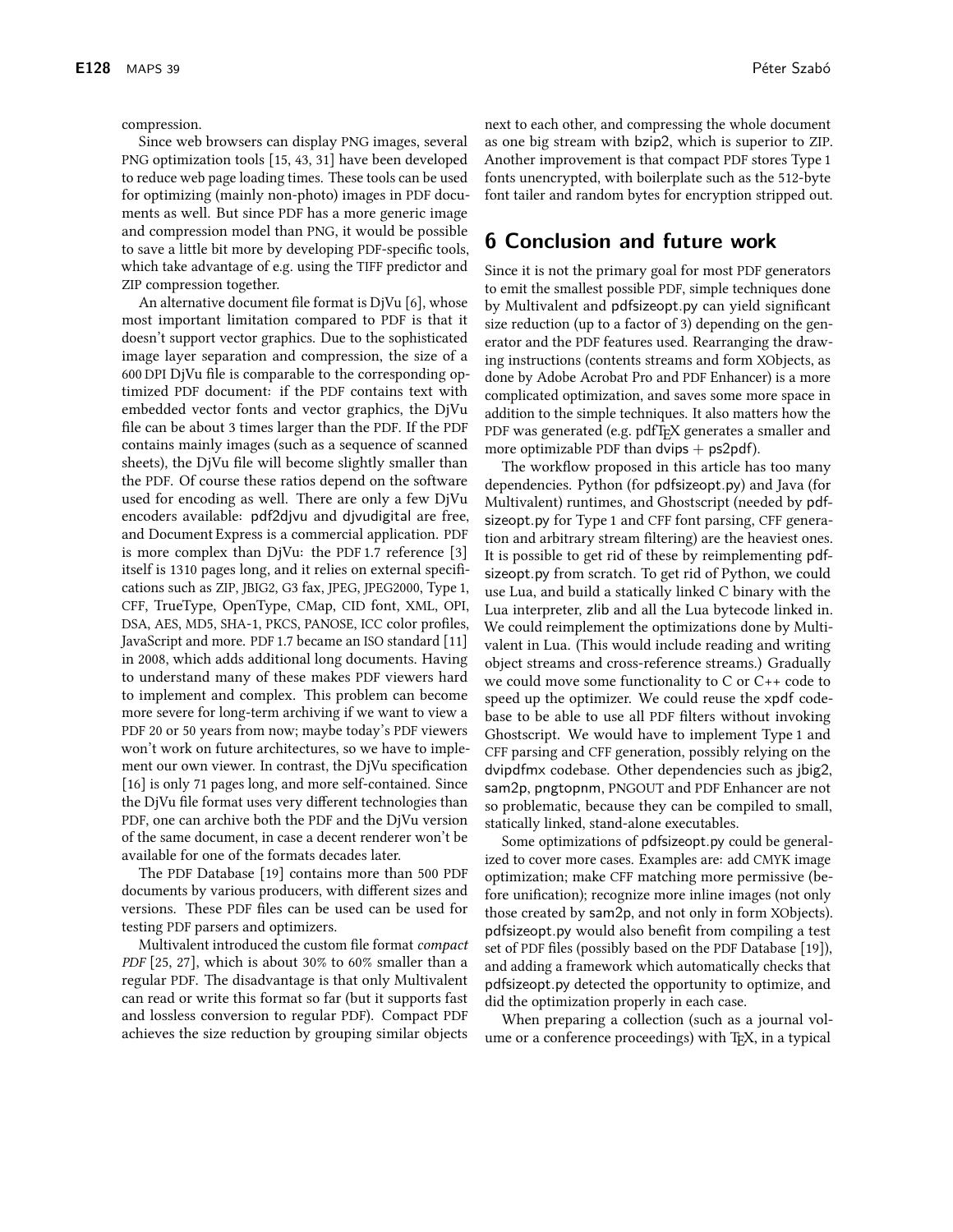workflow individual articles are compiled to PDF, and the PDF files are then concatenated. See [32] for tools which can do PDF concatenation. The concatenated document can be optimized using  $pdfsizeopt.py + Multivalent to$ get rid of redundancy (such as duplicate glyphs in fonts and duplicate images) across articles. Not all concatenators can preserve hyperlinks and the document outline for T<sub>F</sub>X documents. Adding concatenation support to pdfsizeopt.py would make creating small and interactive collections more straightforward.

# **References**

- $\lceil 1 \rceil$ Adobe. Adobe Acrobat Pro 9 (project page). http://www.adobe.com/products/acrobatpro/.
- $\lceil 2 \rceil$ Adobe. The Compact Font Format Specification, 1.0 edition, 4 December 2003. http://www.adobe. com/devnet/font/pdfs/5176.CFF.pdf.
- $\lceil 3 \rceil$ Adobe. PDF Reference, Adobe Portable Document Format Version 1.7. Adobe, 6th edition, November 2006. http://www.adobe.com/devnet/acrobat/ pdfs/pdf\_reference\_1-7.pdf.
- $[4]$ Apago. Which features are in what PDF Enhancer edition?, 29 July 2009. http://www.apagoinc. com/prod\_feat.php?feat\_id=30&feat\_disp\_ order=7&prod\_id=2.
- $\lceil 5 \rceil$ codeMantra Universal PDF, a PDF generator. http://codemantra.com/universalpdf.htm.
- $\lceil 6 \rceil$ DjVu: A tutorial. http://www.djvuzone.org/ support/tutorial/chapter-intro.html.
- $\left[\begin{array}{c} 7 \end{array}\right]$ DVIPDFMx, an extended DVI-to-PDF translator. http://project.ktug.or.kr/dvipdfmx/.
- Till Tantau ed. The TikZ and PGF Packages.  $\lceil 8 \rceil$ Institute für Theoretische Informatik, Universität zu Lübeck, 2.00 edition, 20 February 2008. http://www.ctan.org/tex-archive/graphics/ pgf/base/doc/generic/pgf/pgfmanual.pdf.
- Jonathon Fowler. PNGOUT port for Unix systems,  $[9]$ 2007. http://www.jonof.id.au/kenutils.
- [10] Gimp, the GNU Image Manipulation Program. http://www.gimp.org/.
- [11] ISO 32000-1:2008 Document management-Portable document format-part 1: PDF 1.7, 2008. http://www.iso.org/iso/iso\_ catalogue/catalogue\_tc/catalogue\_detail. htm?csnumber=51502.
- [12] Andy King. Optimize PDF files. http:// websiteoptimization.com/speed/tweak/pdf/, 25 September 2006.
- [13] Ralf Koening. Creative use of PDF files in ETFX environments. http://www.tu-chemnitz. de/urz/anwendungen/tex/stammtisch/chronik/

pdf\_interna.pdf, 18 June 2004.

- $\lceil 14 \rceil$ Adam Langley. jbig2enc, a JBIG2 encoder (project page). http://github.com/agl/jbig2enc/tree/ master.
- $\lceil 15 \rceil$ List of PNG recompressors. http://en. wikipedia.org/wiki/OptiPNG#See\_also.
- Lizardtech. DjVu Reference, djVu v3 edition,  $\lceil 16 \rceil$ November 2005. http://djvu.org/docs/ DjVu3Spec.djvu.
- $\lceil 17 \rceil$ Multivalent, digital documents research and development. http://multivalent.sourceforge. net/.
- Multivalent, download location.  $\left[ \begin{array}{c} 18 \end{array} \right]$ http: //sourceforge.net/projects/multivalent/ files/.
- $\left[19\right]$ PDF database, 20 April 2005. http://www. stillhq.com/pdfdb/db.html.
- $\lceil 20 \rceil$ PDF Enhancer, a PDF converter, concatenator and optimizer. http://www.apagoinc.com/prod\_ home.php?prod\_id=2.
- $\lceil 21 \rceil$ Workarounds for PDF output with the PSTricks ETFX package. http://tug.org/PSTricks/main. cgi?file=pdf/pdfoutput.
- $\left[22\right]$ PDFCreator, a free tool to create PDF files from nearly any Windows application. http: //www.pdfforge.org/products/pdfcreator.
- $\left[23\right]$ Shlomo Perets. Best practices #1: Reducing the size of your PDFs, 7 August 2001. http: //www.planetpdf.com/creative/article.asp? ContentID=6568.
- $[24]$ Thomas A. Phelps. Compress, the Multivalent PDF compression tool. http://multivalent. sourceforge.net/Tools/pdf/Compress.html.
- $[25]$ Thomas A. Phelps. Compact PDF specification, March 2004. http://multivalent.sourceforge. net/Research/CompactPDF.html.
- $[26]$ Thomas A. Phelps and P.B. Watry. A nocompromises architecture for digital document preservation. In Proceedings of European Conference on Digital Libraries, September 2005. http://multivalent.sourceforge.net/ Research/Live.pdf.
- $[27]$ Thomas A. Phelps and Robert Wilensky. Two diet plans for fat PDF. In Proceedings of ACM Symposium on Document Engineering, November 2003. http://multivalent.sourceforge. net/Research/TwoDietPlans.pdf.
- $[28]$ ps2pdf, a PostScript-to-PDF converter. http: //pages.cs.wisc.edu/~ghost/doc/svn/Ps2pdf. htm.
- Tomas Rokicki. Dvips: A DVI-to-PostScript  $[29]$ translator, January 2007. http://mirror.ctan.